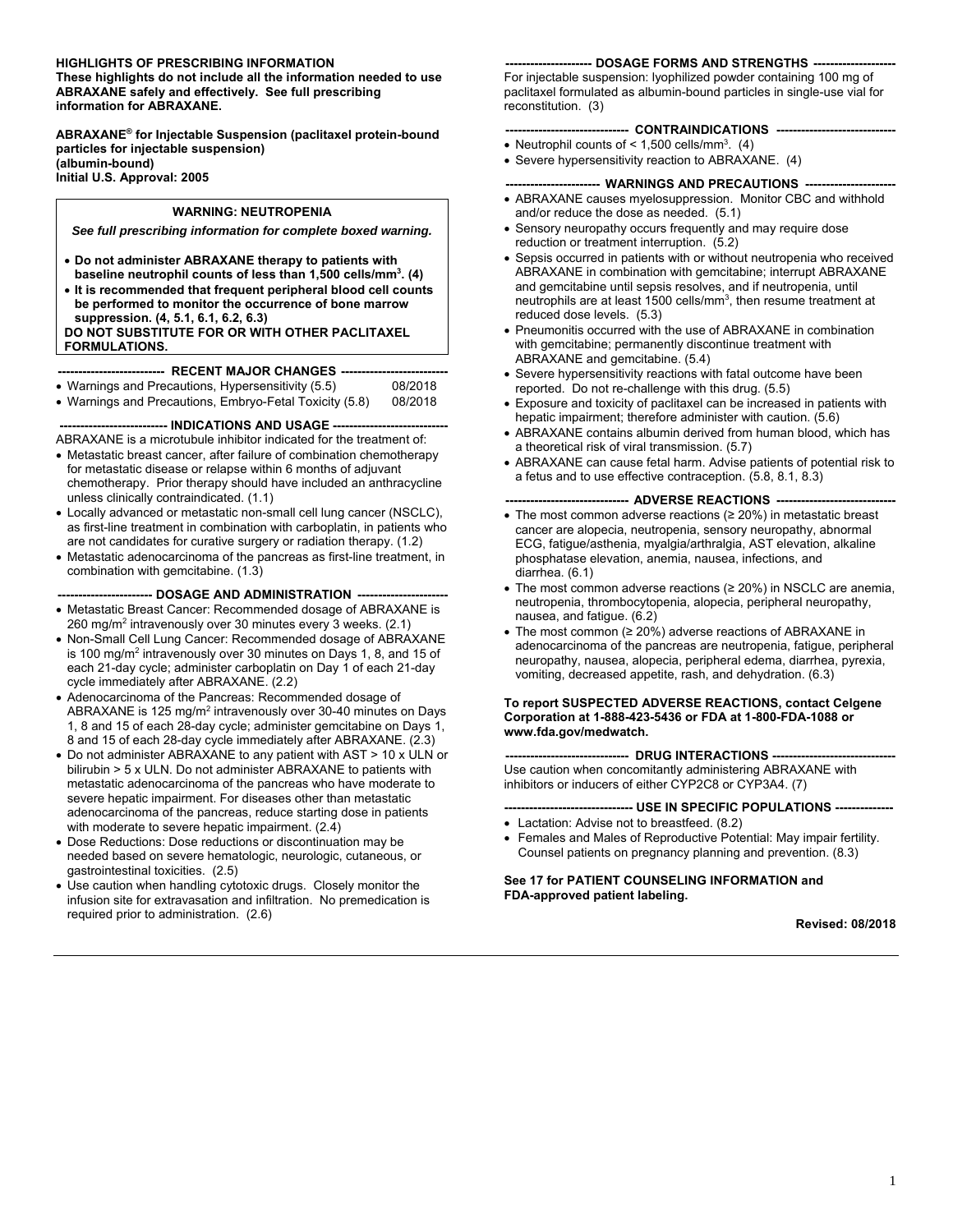# **FULL PRESCRIBING INFORMATION: CONTENTS\***

# **WARNING: NEUTROPENIA**

- **1 INDICATIONS AND USAGE** 
	- 1.1 Metastatic Breast Cancer
	- 1.2 Non-Small Cell Lung Cancer

#### 1.3 Adenocarcinoma of the Pancreas **2 DOSAGE AND ADMINISTRATION**

- 2.1 Metastatic Breast Cancer
	-
	- 2.2 Non-Small Cell Lung Cancer<br>2.3 Adenocarcinoma of the Panc Adenocarcinoma of the Pancreas
	- 2.4 Dosage in Patients with Hepatic Impairment
	-
	- 2.5 Dose Reduction/Discontinuation Recommendations<br>2.6 Preparation and Administration Precautions
	- 2.6 Preparation and Administration Precautions<br>2.7 Preparation for Intravenous Administration 2.7 Preparation for Intravenous Administration<br>2.8 Stability
	- Stability

# **3 DOSAGE FORMS AND STRENGTHS**

# **4 CONTRAINDICATIONS**

- **5 WARNINGS AND PRECAUTIONS** 
	- 5.1 Hematologic Effects<br>5.2 Nervous System
	- Nervous System
	- 5.3 Sepsis
	- 5.4 Pneumonitis
	- 5.5 Hypersensitivity<br>5.6 Hepatic Impairm
	-
	- 5.6 Hepatic Impairment<br>5.7 Albumin (Human)
	- 5.7 Albumin (Human)<br>5.8 Embrvo-Fetal Tox Embryo-Fetal Toxicity

# **6 ADVERSE REACTIONS**<br>6.1 Clinical Trials Expe

- 6.1 Clinical Trials Experience in Metastatic Breast Cancer
- 6.2 Clinical Trials Experience in Non-Small Cell Lung Cancer 6.3 Clinical Trials Experience in Adenocarcinoma of the
- Pancreas
- 6.4 Postmarketing Experience with ABRAXANE and other Paclitaxel Formulations
- 6.5 Accidental Exposure

# **7 DRUG INTERACTIONS**

# **8 USE IN SPECIFIC POPULATIONS**

- 8.1 Pregnancy
- 8.2 Lactation<br>8.3 Females
- 8.3 Females and Males of Reproductive Potential<br>8.4 Pediatric Use
- Pediatric Use
- 8.5 Geriatric Use
- 8.6 Patients with Hepatic Impairment
- 8.7 Patients with Renal Impairment
- **10 OVERDOSAGE**
- **11 DESCRIPTION**
- **12 CLINICAL PHARMACOLOGY** 
	- 12.1 Mechanism of Action
	- 12.3 Pharmacokinetics
- **13 NONCLINICAL TOXICOLOGY**

#### 13.1 Carcinogenesis, Mutagenesis, Impairment of Fertility **14 CLINICAL STUDIES**

- 14.1 Metastatic Breast Cancer
	- 14.2 Non-Small Cell Lung Cancer
	- 14.3 Adenocarcinoma of the Pancreas
- **15 REFERENCES**
- **16 HOW SUPPLIED/STORAGE AND HANDLING** 
	- 16.1 How Supplied
	-
	- 16.2 Storage 16.3 Handling and Disposal
- **17 PATIENT COUNSELING INFORMATION**

\* Sections or subsections omitted from the full prescribing information are not listed.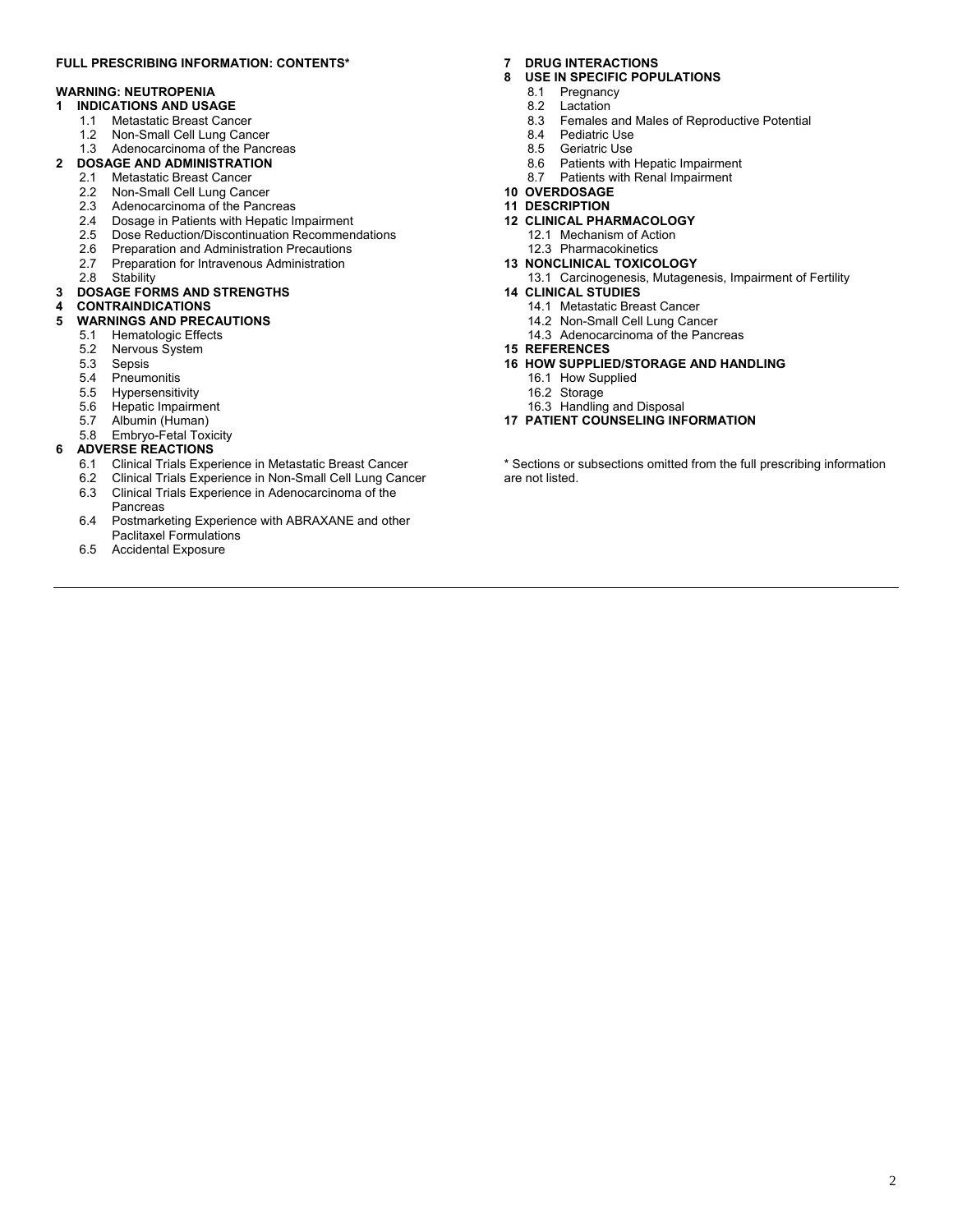# **FULL PRESCRIBING INFORMATION**

**ABRAXANE® for Injectable Suspension (paclitaxel protein-bound particles for injectable suspension) (albumin-bound)** 

# **WARNING: NEUTROPENIA**

- **Do not administer ABRAXANE therapy to patients who have baseline neutrophil counts of less than 1,500 cells/mm3 . In order to monitor the occurrence of bone marrow suppression, primarily neutropenia, which may be severe and result in infection, it is recommended that frequent peripheral blood cell counts be performed on all patients receiving ABRAXANE** *[see Contraindications (4), Warnings and Precautions (5.1) and Adverse Reactions (6.1, 6.2, 6.3)].*
- **Note: An albumin form of paclitaxel may substantially affect a drug's functional properties relative to those of drug in solution. DO NOT SUBSTITUTE FOR OR WITH OTHER PACLITAXEL FORMULATIONS.**

# **1 INDICATIONS AND USAGE**

#### **1.1 Metastatic Breast Cancer**

ABRAXANE is indicated for the treatment of breast cancer after failure of combination chemotherapy for metastatic disease or relapse within 6 months of adjuvant chemotherapy. Prior therapy should have included an anthracycline unless clinically contraindicated.

# **1.2 Non-Small Cell Lung Cancer**

ABRAXANE is indicated for the first-line treatment of locally advanced or metastatic non-small cell lung cancer, in combination with carboplatin, in patients who are not candidates for curative surgery or radiation therapy.

#### **1.3 Adenocarcinoma of the Pancreas**

ABRAXANE is indicated for the first-line treatment of patients with metastatic adenocarcinoma of the pancreas, in combination with gemcitabine.

# **2 DOSAGE AND ADMINISTRATION**

#### **2.1 Metastatic Breast Cancer**

After failure of combination chemotherapy for metastatic breast cancer or relapse within 6 months of adjuvant chemotherapy, the recommended regimen for ABRAXANE is 260 mg/m<sup>2</sup> administered intravenously over 30 minutes every 3 weeks.

### **2.2 Non-Small Cell Lung Cancer**

The recommended dose of ABRAXANE is 100 mg/m<sup>2</sup> administered as an intravenous infusion over 30 minutes on Days 1, 8, and 15 of each 21-day cycle. Administer carboplatin on Day 1 of each 21 day cycle immediately after ABRAXANE *[see Clinical Studies (14.2)]*.

#### **2.3 Adenocarcinoma of the Pancreas**

The recommended dose of ABRAXANE is 125 mg/m<sup>2</sup> administered as an intravenous infusion over 30-40 minutes on Days 1, 8 and 15 of each 28-day cycle. Administer gemcitabine immediately after ABRAXANE on Days 1, 8 and 15 of each 28-day cycle *[*see Clinical Studies (14.3)*]*.

#### **2.4 Dosage in Patients with Hepatic Impairment**

For patients with mild hepatic impairment (total bilirubin greater than ULN and less than or equal to 1.5 x ULN and aspartate aminotransferase [AST] less than or equal to 10 x ULN), no dose adjustments are required, regardless of indication.

Do not administer ABRAXANE to patients with metastatic adenocarcinoma of the pancreas who have moderate to severe hepatic impairment.

Do not administer ABRAXANE to patients with total bilirubin greater than 5 x ULN or AST greater than 10 x ULN regardless of indication as these patients have not been studied.

Recommendations for dosage adjustment for the first course of therapy are shown in Table 1.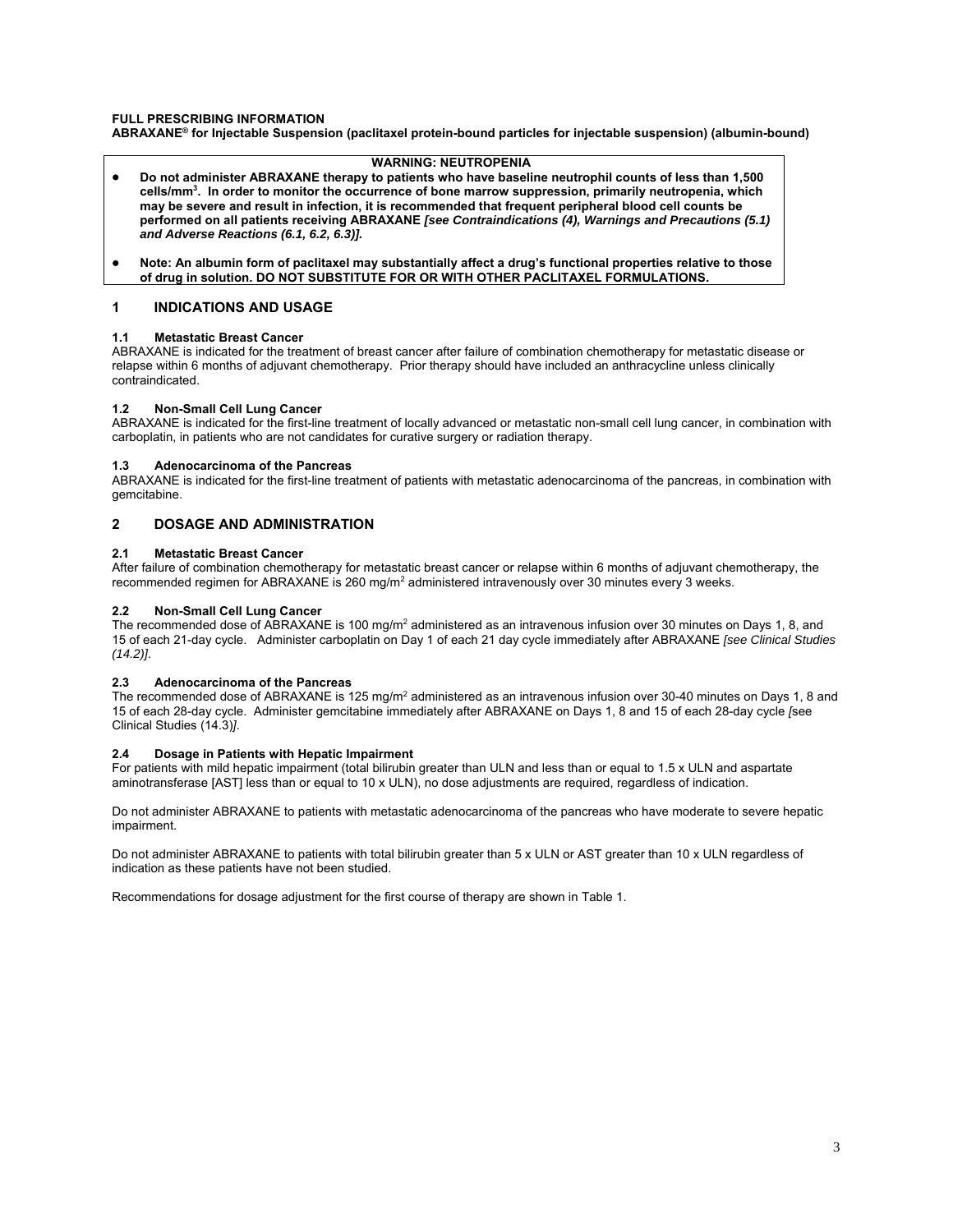|          | <b>SGOT (AST)</b><br><b>Levels</b> |            | <b>Bilirubin</b><br>Levels     | <b>ABRAXANE Dose<sup>a</sup></b> |                          |                                       |
|----------|------------------------------------|------------|--------------------------------|----------------------------------|--------------------------|---------------------------------------|
|          |                                    |            |                                | <b>MBC</b>                       | <b>NSCLC<sup>c</sup></b> | <b>Pancreatic c</b><br>Adenocarcinoma |
| Mild     | $< 10 x$ ULN                       | <b>AND</b> | $>$ ULN to $\leq$ 1.5 x ULN    | 260 mg/m <sup>2</sup>            | 100 mg/m <sup>2</sup>    | 125 mg/m <sup>2</sup>                 |
| Moderate | $< 10 x$ ULN                       | <b>AND</b> | $> 1.5$ to $\leq 3 \times$ ULN | 200 mg/m <sup>2b</sup>           | 80 mg/m <sup>2 b</sup>   | not recommended                       |
| Severe   | $< 10 x$ ULN                       | <b>AND</b> | $>$ 3 to $\leq$ 5 x ULN        | 200 mg/m <sup>2 b</sup>          | 80 mg/m <sup>2b</sup>    | not recommended                       |
|          | $> 10 x$ ULN                       | ΟR         | $> 5x$ ULN                     | not recommended                  | not recommended          | not recommended                       |

**Table 1: Recommendations for Starting Dose in Patients with Hepatic Impairment**

MBC = Metastatic Breast Cancer; NSCLC = Non-Small Cell Lung Cancer.

a Dosage recommendations are for the first course of therapy. The need for further dose adjustments in subsequent courses

should be based on individual tolerance.<br><sup>b</sup> A dose increase to 260 mg/m<sup>2</sup> for patients with metastatic breast cancer or 100 mg/m<sup>2</sup> for patients with non-small cell lung cancer in subsequent courses should be considered if the patient tolerates the reduced dose for two cycles.<br>
Fatients with bilirubin levels above the upper limit of normal were excluded from clinical trials for pancreatic or lung

#### **2.5 Dose Reduction/Discontinuation Recommendations**

#### *Metastatic Breast Cancer*

Patients who experience severe neutropenia (neutrophils less than 500 cells/mm<sup>3</sup> for a week or longer) or severe sensory neuropathy during ABRAXANE therapy should have dosage reduced to 220 mg/m<sup>2</sup> for subsequent courses of ABRAXANE. For recurrence of severe neutropenia or severe sensory neuropathy, additional dose reduction should be made to 180 mg/m<sup>2</sup>. For Grade 3 sensory neuropathy hold treatment until resolution to Grade 1 or 2, followed by a dose reduction for all subsequent courses of ABRAXANE *[see Contraindications (4), Warnings and Precautions (5.1, 5.2) and Adverse Reactions (6.1)]*.

#### *Non-Small Cell Lung Cancer*

- Do not administer ABRAXANE on Day 1 of a cycle until absolute neutrophil count (ANC) is at least 1500 cells/mm<sup>3</sup> and platelet count is at least 100,000 cells/mm3 *[see Contraindications (4), Warnings and Precautions (5.1) and Adverse Reactions (6.2)].*
- In patients who develop severe neutropenia or thrombocytopenia withhold treatment until counts recover to an absolute neutrophil count of at least 1500 cells/mm<sup>3</sup> and platelet count of at least 100,000 cells/mm<sup>3</sup> on Day 1 or to an absolute neutrophil count of at least 500 cells/mm<sup>3</sup> and platelet count of at least 50,000 cells/mm<sup>3</sup> on Days 8 or 15 of the cycle. Upon resumption of dosing, permanently reduce ABRAXANE and carboplatin doses as outlined in Table 2.
- Withhold ABRAXANE for Grade 3-4 peripheral neuropathy. Resume ABRAXANE and carboplatin at reduced doses (see Table 2) when peripheral neuropathy improves to Grade 1 or completely resolves *[see Warnings and Precautions (5.2) and Adverse Reactions (6.2)]*.

|  |  | Table 2: Permanent Dose Reductions for Hematologic and Neurologic Adverse Drug Reactions in NSCLC |
|--|--|---------------------------------------------------------------------------------------------------|
|  |  |                                                                                                   |

| <b>Adverse Drug Reaction</b>                                                             | Occurrence | Weekly<br><b>ABRAXANE Dose</b><br>(mg/m <sup>2</sup> ) | Every 3-Week<br><b>Carboplatin Dose</b><br>(AUC mg•min/mL) |
|------------------------------------------------------------------------------------------|------------|--------------------------------------------------------|------------------------------------------------------------|
| Neutropenic Fever (ANC less than 500/mm <sup>3</sup> with<br>fever $>38^{\circ}$ C)      | First      | 75                                                     | 4.5                                                        |
| OR.<br>Delay of next cycle by more than 7 days for ANC less than<br>1500/mm <sup>3</sup> | Second     | 50                                                     | 3                                                          |
| OR.<br>ANC less than $500/mm3$ for more than 7 days                                      | Third      | Discontinue Treatment                                  |                                                            |
| Platelet count less than 50,000/mm <sup>3</sup>                                          | First      | 75                                                     | 4.5                                                        |
|                                                                                          | Second     | Discontinue Treatment                                  |                                                            |
|                                                                                          | First      | 75                                                     | 4.5                                                        |
| Severe sensory Neuropathy – Grade 3 or 4                                                 | Second     | 50                                                     | 3                                                          |
|                                                                                          | Third      | Discontinue Treatment                                  |                                                            |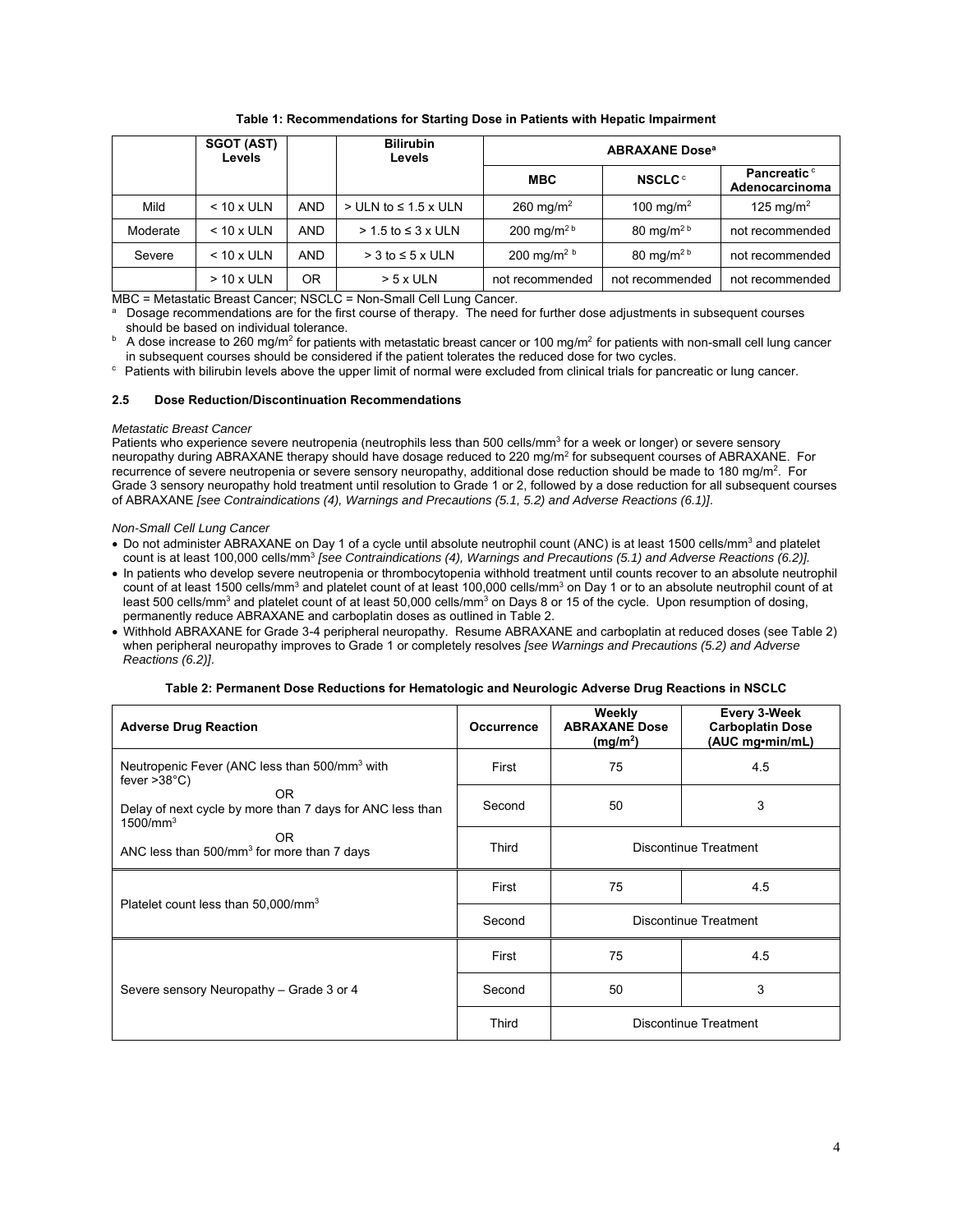*Adenocarcinoma of the Pancreas* 

Dose level reductions for patients with adenocarcinoma of the pancreas, as referenced in Tables 4 and 5, are provided in Table 3.

| Dose Level                            | ABRAXANE $(mq/m2)$ | Gemcitabine (mg/m <sup>2</sup> ) |  |
|---------------------------------------|--------------------|----------------------------------|--|
| Full dose                             | 125                | 1000                             |  |
| 1 <sup>st</sup> dose reduction        | 100                | 800                              |  |
| $2nd$ dose reduction                  | 75                 | 600                              |  |
| If additional dose reduction required | Discontinue        | Discontinue                      |  |

| Table 3: Dose Level Reductions for Patients with Adenocarcinoma of the Pancreas |  |  |
|---------------------------------------------------------------------------------|--|--|
|                                                                                 |  |  |

Recommended dose modifications for neutropenia and thrombocytopenia for patients with adenocarcinoma of the pancreas are provided in Table 4.

# **Table 4: Dose Recommendation and Modifications for Neutropenia and/or Thrombocytopenia at the Start of a Cycle or within a Cycle for Patients with Adenocarcinoma of the Pancreas**

| Cycle<br>Day                                                       | $ANC$ (cells/mm <sup>3</sup> )        |                | Platelet count (cells/mm <sup>3</sup> ) | <b>ABRAXANE / Gemcitabine</b>   |
|--------------------------------------------------------------------|---------------------------------------|----------------|-----------------------------------------|---------------------------------|
| Day 1                                                              | < 1500                                | OR.            | < 100.000                               | Delay doses until recovery      |
| Day 8                                                              | 500 to $< 1000$                       | <b>OR</b>      | 50,000 to $<$ 75,000                    | Reduce 1 dose level             |
|                                                                    | < 500                                 | <b>OR</b>      | < 50.000                                | Withhold doses                  |
| Day 15: If Day 8 doses were reduced or given without modification: |                                       |                |                                         |                                 |
|                                                                    | 500 to $< 1000$                       | <b>OR</b>      | 50,000 to $<$ 75,000                    | Reduce 1 dose level from Day 8  |
|                                                                    | < 500                                 | 0 <sub>R</sub> | < 50.000                                | Withhold doses                  |
|                                                                    | Day 15: If Day 8 doses were withheld: |                |                                         |                                 |
|                                                                    | $\geq 1000$                           | <b>OR</b>      | $\geq 75.000$                           | Reduce 1 dose level from Day 1  |
|                                                                    | $500 \text{ to} < 1000$               | OR.            | $50,000$ to $< 75,000$                  | Reduce 2 dose levels from Day 1 |
|                                                                    | < 500                                 | OR.            | < 50,000                                | Withhold doses                  |

ANC = Absolute Neutrophil Count

Recommended dose modifications for other adverse drug reactions in patients with adenocarcinoma of the pancreas are provided in Table 5.

|  |  | Table 5: Dose Modifications for Other Adverse Drug Reactions in Patients with Adenocarcinoma of the Pancreas |
|--|--|--------------------------------------------------------------------------------------------------------------|
|--|--|--------------------------------------------------------------------------------------------------------------|

| <b>Adverse Drug Reaction</b>                                       | <b>ABRAXANE</b>                                                                    | Gemcitabine       |  |
|--------------------------------------------------------------------|------------------------------------------------------------------------------------|-------------------|--|
| <b>Febrile Neutropenia:</b><br>Grade 3 or 4                        | Withhold until fever resolves and ANC $\geq$ 1500; resume at next lower dose level |                   |  |
| <b>Peripheral Neuropathy:</b><br>Grade 3 or 4                      | Withhold until improves to $\leq$ Grade 1:<br>resume at next lower dose level      | No dose reduction |  |
| <b>Cutaneous Toxicity:</b><br>Grade 2 or 3                         | Reduce to next lower dose level; discontinue treatment if toxicity persists        |                   |  |
| <b>Gastrointestinal Toxicity:</b><br>Grade 3 mucositis or diarrhea | Withhold until improves to $\leq$ Grade 1;<br>resume at next lower dose level      |                   |  |

# **2.6 Preparation and Administration Precautions**

ABRAXANE is a cytotoxic drug and, as with other potentially toxic paclitaxel compounds, caution should be exercised in handling ABRAXANE. The use of gloves is recommended. If ABRAXANE (lyophilized cake or reconstituted suspension) contacts the skin, wash the skin immediately and thoroughly with soap and water. Following topical exposure to paclitaxel, events may include tingling, burning and redness. If ABRAXANE contacts mucous membranes, the membranes should be flushed thoroughly with water.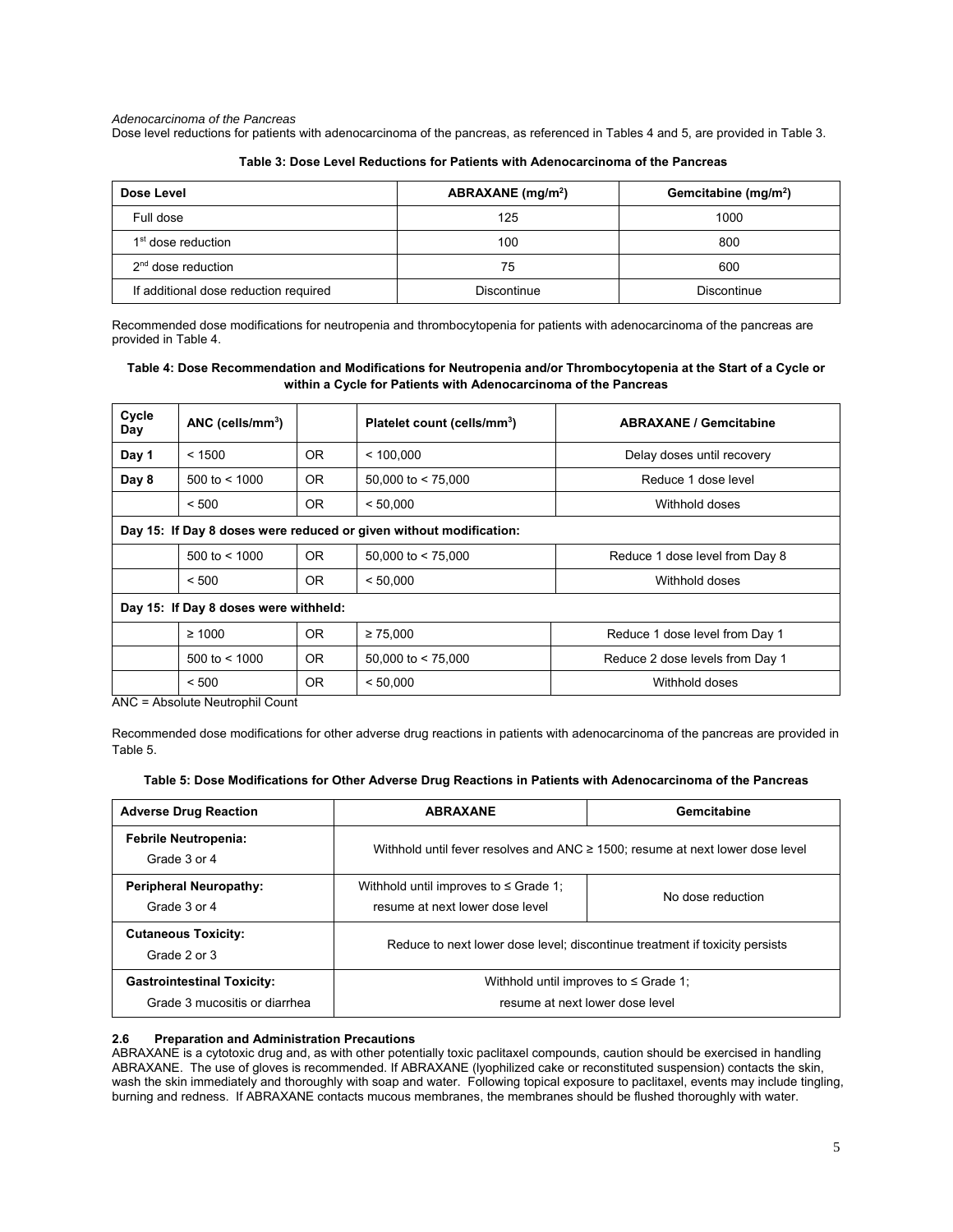Given the possibility of extravasation, it is advisable to closely monitor the infusion site for possible infiltration during drug administration. Limiting the infusion of ABRAXANE to 30 minutes, as directed, reduces the likelihood of infusion-related reactions *[see Adverse Reactions (6.4)]*.

Premedication to prevent hypersensitivity reactions is generally not needed prior to the administration of ABRAXANE. Premedication may be needed in patients who have had prior hypersensitivity reactions to ABRAXANE. Patients who experience a severe hypersensitivity reaction to ABRAXANE should not be re-challenged with this drug *[see Warnings and Precautions (5.5)]*.

# **2.7 Preparation for Intravenous Administration**

ABRAXANE is supplied as a sterile lyophilized powder for reconstitution before use. **AVOID ERRORS, READ ENTIRE PREPARATION INSTRUCTIONS PRIOR TO RECONSTITUTION.** 

- 1. Aseptically, reconstitute each vial by injecting 20 mL of 0.9% Sodium Chloride Injection, USP.
- 2. Slowly inject the 20 mL of 0.9% Sodium Chloride Injection, USP, over a minimum of 1 minute, using the sterile syringe to direct the solution flow onto the INSIDE WALL OF THE VIAL.



- 3. DO NOT INJECT the 0.9% Sodium Chloride Injection, USP, directly onto the lyophilized cake as this will result in foaming.
- 4. Once the injection is complete, allow the vial to sit for a minimum of 5 minutes to ensure proper wetting of the lyophilized cake/powder.
- 5. Gently swirl and/or invert the vial slowly for at least 2 minutes until complete dissolution of any cake/powder occurs. Avoid generation of foam.
- 6. If foaming or clumping occurs, stand solution for at least 15 minutes until foam subsides.

Each mL of the reconstituted formulation will contain 5 mg/mL paclitaxel.

The reconstituted suspension should be milky and homogenous without visible particulates. If particulates or settling are visible, the vial should be **gently** inverted again to ensure complete resuspension prior to use. Discard the reconstituted suspension if precipitates are observed. Discard any unused portion.

Calculate the exact total dosing volume of 5 mg/mL suspension required for the patient and slowly withdraw the dosing volume of the reconstituted suspension from the vial(s) into a syringe: Dosing volume (mL)=Total dose (mg)/5 (mg/mL).

Inject the appropriate amount of reconstituted ABRAXANE into an empty, sterile intravenous bag [plasticized polyvinyl chloride (PVC) containers, PVC or non-PVC type intravenous bag]. The use of specialized DEHP-free solution containers or administration sets is not necessary to prepare or administer ABRAXANE infusions. The use of medical devices containing silicone oil as a lubricant (ie, syringes and intravenous bags) to reconstitute and administer ABRAXANE may result in the formation of proteinaceous strands.

Visually inspect the reconstituted ABRAXANE suspension in the intravenous bag prior to administration. Discard the reconstituted suspension if proteinaceous strands, particulate matter or discoloration are observed.

# **2.8 Stability**

Unopened vials of ABRAXANE are stable until the date indicated on the package when stored between 20ºC to 25ºC (68ºF to 77ºF) in the original package. Neither freezing nor refrigeration adversely affects the stability of the product.

# *Stability of Reconstituted Suspension in the Vial*

Reconstituted ABRAXANE in the vial should be used immediately, but may be refrigerated at 2ºC to 8ºC (36ºF to 46ºF) for a maximum of 24 hours if necessary. If not used immediately, each vial of reconstituted suspension should be replaced in the original carton to protect it from bright light. Discard any unused portion.

# *Stability of Reconstituted Suspension in the Infusion Bag*

The suspension for infusion when prepared as recommended in an infusion bag should be used immediately, but may be refrigerated at 2°C to 8°C (36°F to 46°F) and protected from bright light for a maximum of 24 hours.

The total combined refrigerated storage time of reconstituted ABRAXANE in the vial and in the infusion bag is 24 hours. This may be followed by storage in the infusion bag at ambient temperature (approximately 25°C) and lighting conditions for a maximum of 4 hours.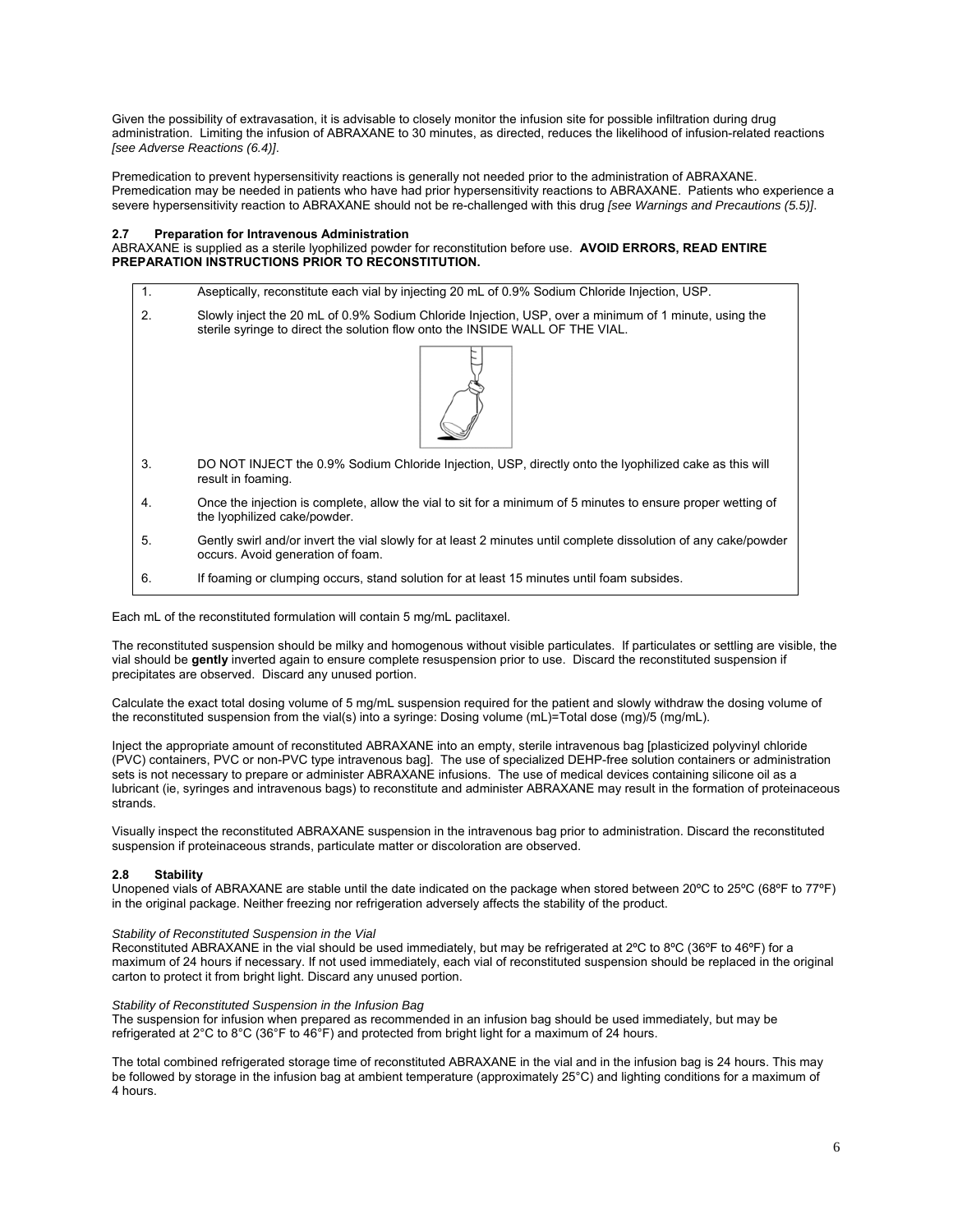Discard any unused portion.

# **3 DOSAGE FORMS AND STRENGTHS**

For injectable suspension: lyophilized powder containing 100 mg of paclitaxel formulated as albumin-bound particles in single-use vial for reconstitution.

# **4 CONTRAINDICATIONS**

- ABRAXANE should not be used in patients who have baseline neutrophil counts of  $\leq 1,500$  cells/mm<sup>3</sup>.
- Patients who experience a severe hypersensitivity reaction to ABRAXANE should not be rechallenged with the drug.

# **5 WARNINGS AND PRECAUTIONS**

# **5.1 Hematologic Effects**

Bone marrow suppression (primarily neutropenia) is dose-dependent and a dose-limiting toxicity of ABRAXANE. In clinical studies, Grade 3-4 neutropenia occurred in 34% of patients with metastatic breast cancer (MBC), 47% of patients with non-small cell lung cancer (NSCLC), and 38% of patients with pancreatic cancer.

Monitor for myelotoxicity by performing complete blood cell counts frequently, including prior to dosing on Day 1 (for MBC) and Days 1, 8, and 15 (for NSCLC and for pancreatic cancer). Do not administer ABRAXANE to patients with baseline absolute neutrophil counts (ANC) of less than 1,500 cells/mm<sup>3</sup>. In the case of severe neutropenia (<500 cells/mm<sup>3</sup> for seven days or more) during a course of ABRAXANE therapy, reduce the dose of ABRAXANE in subsequent courses in patients with either MBC or NSCLC.

In patients with MBC, resume treatment with every-3-week cycles of ABRAXANE after ANC recovers to a level >1,500 cells/mm<sup>3</sup> and platelets recover to a level >100,000 cells/mm<sup>3</sup>.

In patients with NSCLC, resume treatment if recommended (see Dosage and Administration, Table 2) at permanently reduced doses for both weekly ABRAXANE and every-3-week carboplatin after ANC recovers to at least 1500 cells/mm<sup>3</sup> and platelet count of at least 100,000 cells/mm<sup>3</sup> on Day 1 or to an ANC of at least 500 cells/mm<sup>3</sup> and platelet count of at least 50,000 cells/mm<sup>3</sup> on Days 8 or 15 of the cycle *[see Dosage and Administration (2.5)].*

In patients with adenocarcinoma of the pancreas, withhold ABRAXANE and gemcitabine if the ANC is less than 500 cells/mm<sup>3</sup> or platelets are less than 50,000 cells/mm<sup>3</sup> and delay initiation of the next cycle if the ANC is less than 1500 cells/mm<sup>3</sup> or platelet count is less than 100,000 cells/mm<sup>3</sup> on Day 1 of the cycle. Resume treatment with appropriate dose reduction if recommended *[see Dosage and Administration (2.5)].*

# **5.2 Nervous System**

Sensory neuropathy is dose- and schedule-dependent *[see Adverse Reactions (6.1, 6.2, 6.3)]*. The occurrence of Grade 1 or 2 sensory neuropathy does not generally require dose modification. If ≥ Grade 3 sensory neuropathy develops, withhold ABRAXANE treatment until resolution to Grade 1 or 2 for metastatic breast cancer or until resolution to ≤ Grade 1 for NSCLC and pancreatic cancer followed by a dose reduction for all subsequent courses of ABRAXANE *[see Dosage and Administration (2.5)]*.

# **5.3 Sepsis**

Sepsis occurred in 5% of patients with or without neutropenia who received ABRAXANE in combination with gemcitabine. Biliary obstruction or presence of biliary stent were risk factors for severe or fatal sepsis. If a patient becomes febrile (regardless of ANC) initiate treatment with broad spectrum antibiotics. For febrile neutropenia, interrupt ABRAXANE and gemcitabine until fever resolves and ANC ≥ 1500, then resume treatment at reduced dose levels *[see Dosage and Administration (2.5)]*.

# **5.4 Pneumonitis**

Pneumonitis, including some cases that were fatal, occurred in 4% of patients receiving ABRAXANE in combination with gemcitabine. Monitor patients for signs and symptoms of pneumonitis and interrupt ABRAXANE and gemcitabine during evaluation of suspected pneumonitis. After ruling out infectious etiology and upon making a diagnosis of pneumonitis, permanently discontinue treatment with ABRAXANE and gemcitabine.

# **5.5 Hypersensitivity**

Severe and sometimes fatal hypersensitivity reactions, including anaphylactic reactions, have been reported. Patients who experience a severe hypersensitivity reaction to ABRAXANE should not be rechallenged with this drug. Cross-hypersensitivity between ABRAXANE and other taxane products has been reported and may include severe reactions such as anaphylaxis. Patients with a previous history of hypersensitivity to other taxanes should be closely monitored during initiation of ABRAXANE therapy.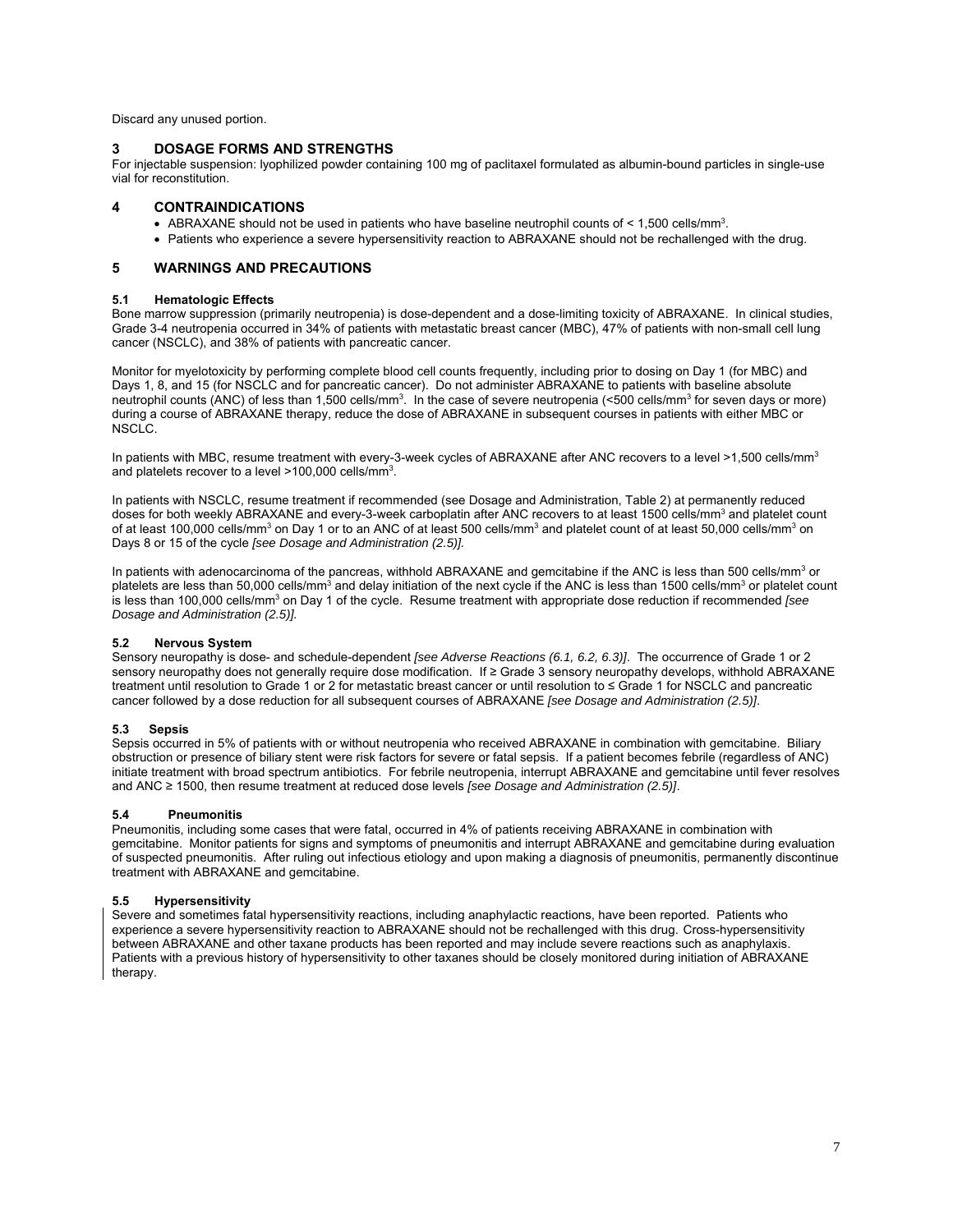# **5.6 Hepatic Impairment**

Because the exposure and toxicity of paclitaxel can be increased with hepatic impairment, administration of ABRAXANE in patients with hepatic impairment should be performed with caution. Patients with hepatic impairment may be at increased risk of toxicity, particularly from myelosuppression; such patients should be closely monitored for development of profound myelosuppression. ABRAXANE is not recommended in patients who have total bilirubin >5 x ULN or AST >10 x ULN. In addition, ABRAXANE is not recommended in patients with metastatic adenocarcinoma of the pancreas who have moderate to severe hepatic impairment (total bilirubin >1.5 x ULN and AST ≤10 x ULN). The starting dose should be reduced for patients with moderate or severe hepatic impairment *[see Dosage and Administration (2.4), Use in Specific Populations (8.6) and Clinical Pharmacology (12.3)]*.

# **5.7 Albumin (Human)**

ABRAXANE contains albumin (human), a derivative of human blood. Based on effective donor screening and product manufacturing processes, it carries a remote risk for transmission of viral diseases. A theoretical risk for transmission of Creutzfeldt-Jakob Disease (CJD) also is considered extremely remote. No cases of transmission of viral diseases or CJD have ever been identified for albumin.

#### **5.8 Embryo-Fetal Toxicity**

Based on mechanism of action and findings in animals, ABRAXANE can cause fetal harm when administered to a pregnant woman. In animal reproduction studies, administration of paclitaxel formulated as albumin-bound particles to rats during pregnancy at doses lower than the maximum recommended human dose, based on body surface area, caused embryo-fetal toxicities, including intrauterine mortality, increased resorptions, reduced numbers of live fetuses, and malformations.

Advise females of reproductive potential of the potential risk to a fetus. Advise females of reproductive potential to use effective contraception and avoid becoming pregnant during treatment with ABRAXANE and for at least six months after the last dose of ABRAXANE *[see Use in Specific Populations (8.1, 8.3) and Clinical Pharmacology (12.1)].* 

Based on findings from genetic toxicity and animal reproduction studies, advise male patients with female partners of reproductive potential to use effective contraception and avoid fathering a child during treatment with ABRAXANE and for at least three months after the last dose of ABRAXANE *[see Use in Specific Populations (8.1, 8.3) and Nonclinical Toxicology (13.1)].* 

# **6 ADVERSE REACTIONS**

Because clinical trials are conducted under widely varying conditions, adverse reaction rates observed in the clinical trials of a drug cannot be directly compared to rates in the clinical trials of another drug and may not reflect the rates observed in practice.

The most common adverse reactions (≥ 20%) with single-agent use of ABRAXANE in metastatic breast cancer are alopecia, neutropenia, sensory neuropathy, abnormal ECG, fatigue/asthenia, myalgia/arthralgia, AST elevation, alkaline phosphatase elevation, anemia, nausea, infections, and diarrhea *[see Adverse Reactions (6.1)]*.

The most common adverse reactions (≥ 20%) of ABRAXANE in combination with carboplatin for non-small cell lung cancer are anemia, neutropenia, thrombocytopenia, alopecia, peripheral neuropathy, nausea, and fatigue *[see Adverse Reactions (6.2)].* The most common serious adverse reactions of ABRAXANE in combination with carboplatin for non-small cell lung cancer are anemia (4%) and pneumonia (3%). The most common adverse reactions resulting in permanent discontinuation of ABRAXANE are neutropenia (3%), thrombocytopenia (3%), and peripheral neuropathy (1%). The most common adverse reactions resulting in dose reduction of ABRAXANE are neutropenia (24%), thrombocytopenia (13%), and anemia (6%). The most common adverse reactions leading to withholding or delay in ABRAXANE dosing are neutropenia (41%), thrombocytopenia (30%), and anemia (16%).

In a randomized open-label trial of ABRAXANE in combination with gemcitabine for pancreatic adenocarcinoma *[see Clinical Studies (14.3)]*, the most common ( $\geq 20\%$ ) selected (with a  $\geq 5\%$  higher incidence) adverse reactions of ABRAXANE are neutropenia, fatigue, peripheral neuropathy, nausea, alopecia, peripheral edema, diarrhea, pyrexia, vomiting, decreased appetite, rash, and dehydration. The most common serious adverse reactions of ABRAXANE (with a ≥ 1% higher incidence) are pyrexia (6%), dehydration (5%), pneumonia (4%) and vomiting (4%). The most common adverse reactions resulting in permanent discontinuation of ABRAXANE are peripheral neuropathy (8%), fatigue (4%) and thrombocytopenia (2%). The most common adverse reactions resulting in dose reduction of ABRAXANE are neutropenia (10%) and peripheral neuropathy (6%). The most common adverse reactions leading to withholding or delay in ABRAXANE dosing are neutropenia (16%), thrombocytopenia (12%), fatigue (8%), peripheral neuropathy (15%), anemia (5%) and diarrhea (5%).

# **6.1 Clinical Trials Experience in Metastatic Breast Cancer**

Table 6 shows the frequency of important adverse events in the randomized comparative trial for the patients who received either single-agent ABRAXANE or paclitaxel injection for the treatment of metastatic breast cancer.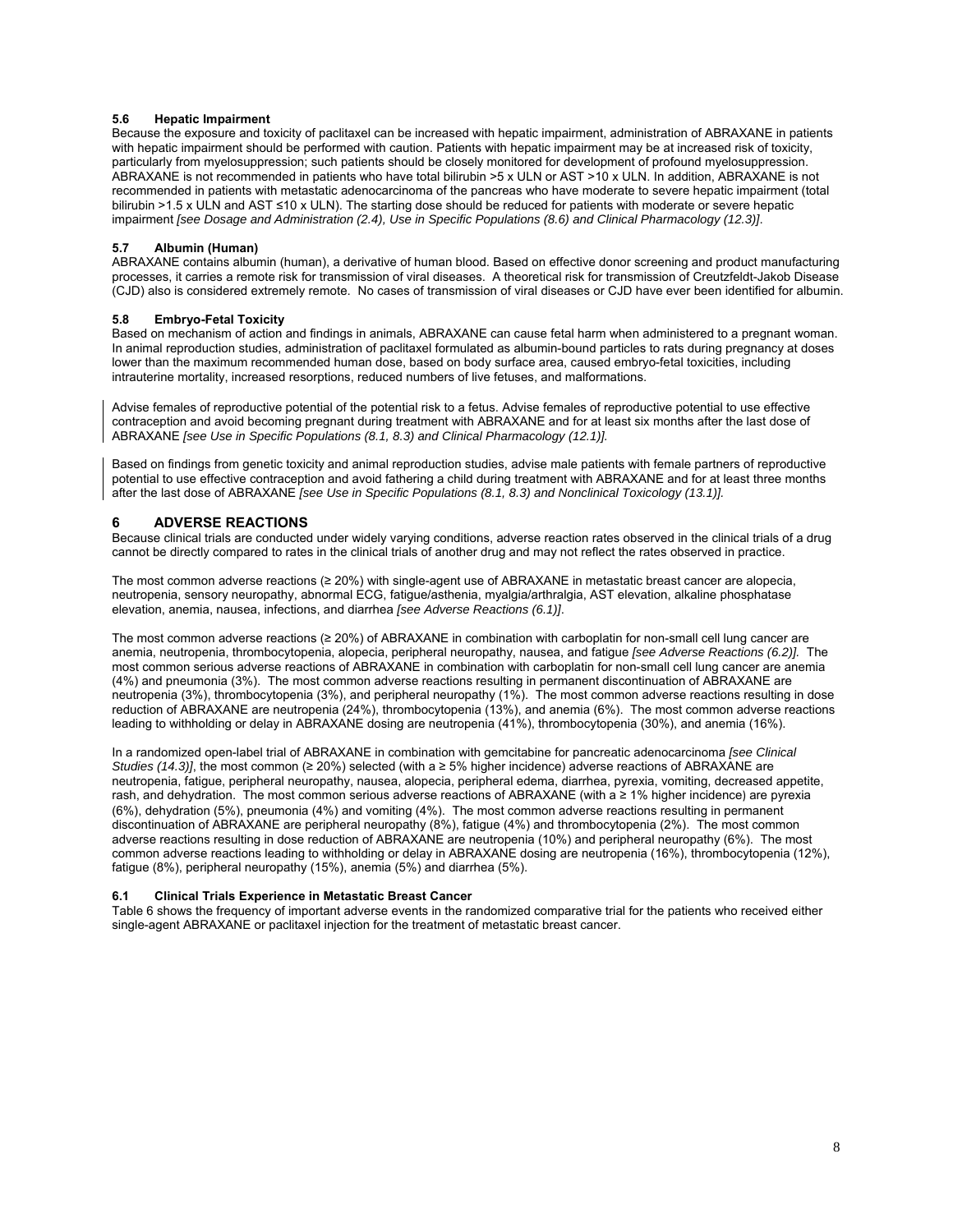|                                              | <b>Percent of Patients</b>                                        |                                                                                         |  |  |
|----------------------------------------------|-------------------------------------------------------------------|-----------------------------------------------------------------------------------------|--|--|
|                                              | <b>ABRAXANE</b><br>260 mg/m <sup>2</sup> over 30 min<br>$(n=229)$ | <b>Paclitaxel Injection</b><br>175 mg/m <sup>2</sup> over 3 h <sup>b</sup><br>$(n=225)$ |  |  |
| <b>Bone Marrow</b>                           |                                                                   |                                                                                         |  |  |
| Neutropenia                                  |                                                                   |                                                                                         |  |  |
| $< 2.0 \times 10^9$ /L                       | 80                                                                | 82                                                                                      |  |  |
| $< 0.5 \times 10^9$ /L                       | 9                                                                 | 22                                                                                      |  |  |
| Thrombocytopenia                             |                                                                   |                                                                                         |  |  |
| $< 100 \times 10^9$ /L                       | 2                                                                 | 3                                                                                       |  |  |
| $< 50 \times 10^9$ /L                        | $<$ 1                                                             | $<$ 1                                                                                   |  |  |
|                                              |                                                                   |                                                                                         |  |  |
| Anemia<br>$<$ 11 g/dL                        | 33                                                                | 25                                                                                      |  |  |
| $< 8$ g/dL                                   | 1                                                                 | $<$ 1                                                                                   |  |  |
| Infections                                   | 24                                                                | 20                                                                                      |  |  |
| Febrile Neutropenia                          | 2                                                                 | $\mathbf{1}$                                                                            |  |  |
| Neutropenic Sepsis                           | $<$ 1                                                             | $<$ 1                                                                                   |  |  |
| Bleeding                                     | $\overline{2}$                                                    | 2                                                                                       |  |  |
| <b>Hypersensitivity Reaction<sup>c</sup></b> |                                                                   |                                                                                         |  |  |
| All                                          | 4                                                                 | 12                                                                                      |  |  |
| Severed                                      | 0                                                                 | $\overline{2}$                                                                          |  |  |
| Cardiovascular                               |                                                                   |                                                                                         |  |  |
| Vital Sign Changes During Administration     |                                                                   |                                                                                         |  |  |
| Bradycardia                                  | <1                                                                | $<$ 1                                                                                   |  |  |
| Hypotension                                  | 5                                                                 | $\overline{5}$                                                                          |  |  |
| Severe Cardiovascular Events <sup>d</sup>    | 3                                                                 | $\overline{4}$                                                                          |  |  |
| <b>Abnormal ECG</b>                          |                                                                   |                                                                                         |  |  |
| <b>All Patients</b>                          | 60                                                                | 52                                                                                      |  |  |
| Patients with Normal Baseline                | 35                                                                | 30                                                                                      |  |  |
| <b>Respiratory</b>                           |                                                                   |                                                                                         |  |  |
| Cough                                        | $\overline{7}$                                                    | $6\phantom{1}6$                                                                         |  |  |
| Dyspnea<br><b>Sensory Neuropathy</b>         | 12                                                                | 9                                                                                       |  |  |
| Any Symptoms                                 | 71                                                                | 56                                                                                      |  |  |
| Severe Symptoms <sup>d</sup>                 | 10                                                                | $\overline{2}$                                                                          |  |  |
| Myalgia / Arthralgia                         |                                                                   |                                                                                         |  |  |
| Any Symptoms                                 | 44                                                                | 49                                                                                      |  |  |
| Severe Symptoms <sup>d</sup>                 | 8                                                                 | 4                                                                                       |  |  |
| <b>Asthenia</b>                              |                                                                   |                                                                                         |  |  |
| Any Symptoms                                 | 47                                                                | 39                                                                                      |  |  |
| Severe Symptoms <sup>d</sup>                 | 8                                                                 | 3                                                                                       |  |  |
| <b>Fluid Retention/Edema</b>                 |                                                                   |                                                                                         |  |  |
| Any Symptoms                                 | 10                                                                | 8                                                                                       |  |  |
| Severe Symptoms <sup>d</sup>                 | 0                                                                 | $<$ 1                                                                                   |  |  |
| Gastrointestinal                             |                                                                   |                                                                                         |  |  |
| Nausea                                       |                                                                   |                                                                                         |  |  |
| Any Symptoms                                 | 30                                                                | 22                                                                                      |  |  |
| Severe Symptoms <sup>d</sup>                 | 3                                                                 | <1                                                                                      |  |  |
| Vomiting                                     |                                                                   |                                                                                         |  |  |
| Any Symptoms                                 | 18                                                                | 10                                                                                      |  |  |
| Severe Symptoms <sup>d</sup><br>Diarrhea     | 4                                                                 | 1                                                                                       |  |  |
| Any Symptoms                                 | 27                                                                | 15                                                                                      |  |  |
| Severe Symptoms <sup>d</sup>                 | <1                                                                | $\mathbf{1}$                                                                            |  |  |
| Mucositis                                    |                                                                   |                                                                                         |  |  |
| Any Symptoms                                 | $\overline{7}$                                                    | 6                                                                                       |  |  |
| Severe Symptoms <sup>d</sup>                 | $<$ 1                                                             | $\pmb{0}$                                                                               |  |  |
| Alopecia                                     | 90                                                                | 94                                                                                      |  |  |
| Hepatic (Patients with Normal Baseline)      |                                                                   |                                                                                         |  |  |
| <b>Bilirubin Elevations</b>                  | $\overline{7}$                                                    | $\overline{7}$                                                                          |  |  |
| Alkaline Phosphatase Elevations              | 36                                                                | 31                                                                                      |  |  |
| AST (SGOT) Elevations                        | 39                                                                | 32                                                                                      |  |  |

### Table 6: Frequencyª of Important Treatment Emergent Adverse Events in the Randomized Metastatic **Breast Cancer Study on an Every-3-Weeks Schedule**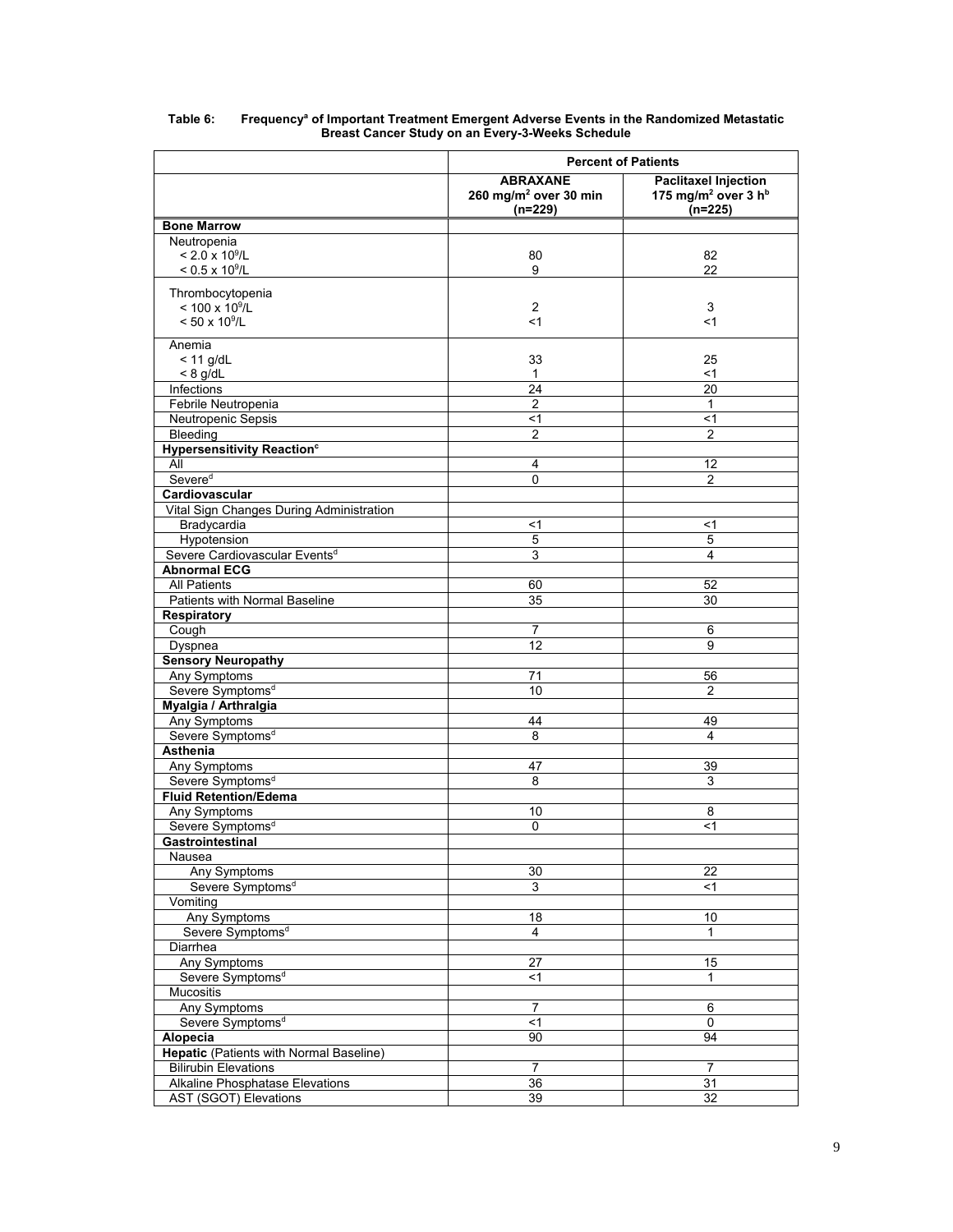|                                | <b>Percent of Patients</b>                                        |                                                                                       |  |
|--------------------------------|-------------------------------------------------------------------|---------------------------------------------------------------------------------------|--|
|                                | <b>ABRAXANE</b><br>260 mg/m <sup>2</sup> over 30 min<br>$(n=229)$ | <b>Paclitaxel Injection</b><br>175 mg/m <sup>2</sup> over 3 h <sup>b</sup><br>(n=225) |  |
| <b>Injection Site Reaction</b> |                                                                   |                                                                                       |  |

a Based on worst grade by NCI Common Terminology Criteria for Adverse Events (CTCAE) version 2.<br>
b Paclitaxel injection patients received premedication.<br>
c Includes treatment-related events related to hypersensitivity (e.g

 $\sigma$  Severe events are defined as at least grade 3 toxicity.

### **Adverse Event Experiences by Body System**

# *Hematologic Disorders*

Neutropenia was dose dependent and reversible. Among patients with metastatic breast cancer in the randomized trial, neutrophil counts declined below 500 cells/mm<sup>3</sup> (Grade 4) in 9% of the patients treated with a dose of 260 mg/m<sup>2</sup> compared to 22% in patients receiving paclitaxel injection at a dose of 175 mg/m<sup>2</sup>. Pancytopenia has been observed in clinical trials.

#### *Infections*

Infectious episodes were reported in 24% of the patients treated with ABRAXANE. Oral candidiasis, respiratory tract infections and pneumonia were the most frequently reported infectious complications.

#### *Hypersensitivity Reactions (HSRs)*

Grade 1 or 2 HSRs occurred on the day of ABRAXANE administration and consisted of dyspnea (1%) and flushing, hypotension, chest pain, and arrhythmia (all <1%). The use of ABRAXANE in patients previously exhibiting hypersensitivity to paclitaxel injection or human albumin has not been studied.

#### *Cardiovascular*

Hypotension, during the 30-minute infusion, occurred in 5% of patients. Bradycardia, during the 30-minute infusion, occurred in <1% of patients. These vital sign changes most often caused no symptoms and required neither specific therapy nor treatment discontinuation.

Severe cardiovascular events possibly related to single-agent ABRAXANE occurred in approximately 3% of patients. These events included cardiac ischemia/infarction, chest pain, cardiac arrest, supraventricular tachycardia, edema, thrombosis, pulmonary thromboembolism, pulmonary emboli, and hypertension. Cases of cerebrovascular attacks (strokes) and transient ischemic attacks have been reported.

Electrocardiogram (ECG) abnormalities were common among patients at baseline. ECG abnormalities on study did not usually result in symptoms, were not dose-limiting, and required no intervention. ECG abnormalities were noted in 60% of patients. Among patients with a normal ECG prior to study entry, 35% of all patients developed an abnormal tracing while on study. The most frequently reported ECG modifications were non-specific repolarization abnormalities, sinus bradycardia, and sinus tachycardia.

#### *Respiratory*

Dyspnea (12%), cough (7%), and pneumothorax (<1%) were reported after treatment with ABRAXANE.

#### *Neurologic*

The frequency and severity of sensory neuropathy increased with cumulative dose. Sensory neuropathy was the cause of ABRAXANE discontinuation in 7/229 (3%) patients. Twenty-four patients (10%) treated with ABRAXANE developed Grade 3 peripheral neuropathy; of these patients, 14 had documented improvement after a median of 22 days; 10 patients resumed treatment at a reduced dose of ABRAXANE and 2 discontinued due to peripheral neuropathy. Of the 10 patients without documented improvement, 4 discontinued the study due to peripheral neuropathy.

No Grade 4 sensory neuropathies were reported. Only one incident of motor neuropathy (Grade 2) was observed in either arm of the controlled trial.

#### *Vision Disorders*

Ocular/visual disturbances occurred in 13% of all patients (n=366) treated with ABRAXANE and 1% were severe. The severe cases (keratitis and blurred vision) were reported in patients who received higher doses than those recommended (300 or 375 mg/m<sup>2</sup>). These effects generally have been reversible.

#### *Arthralgia/Myalgia*

The symptoms were usually transient, occurred two or three days after ABRAXANE administration, and resolved within a few days.

#### *Hepatic*

Grade 3 or 4 elevations in GGT were reported for 14% of patients treated with ABRAXANE and 10% of patients treated with paclitaxel injection in the randomized trial.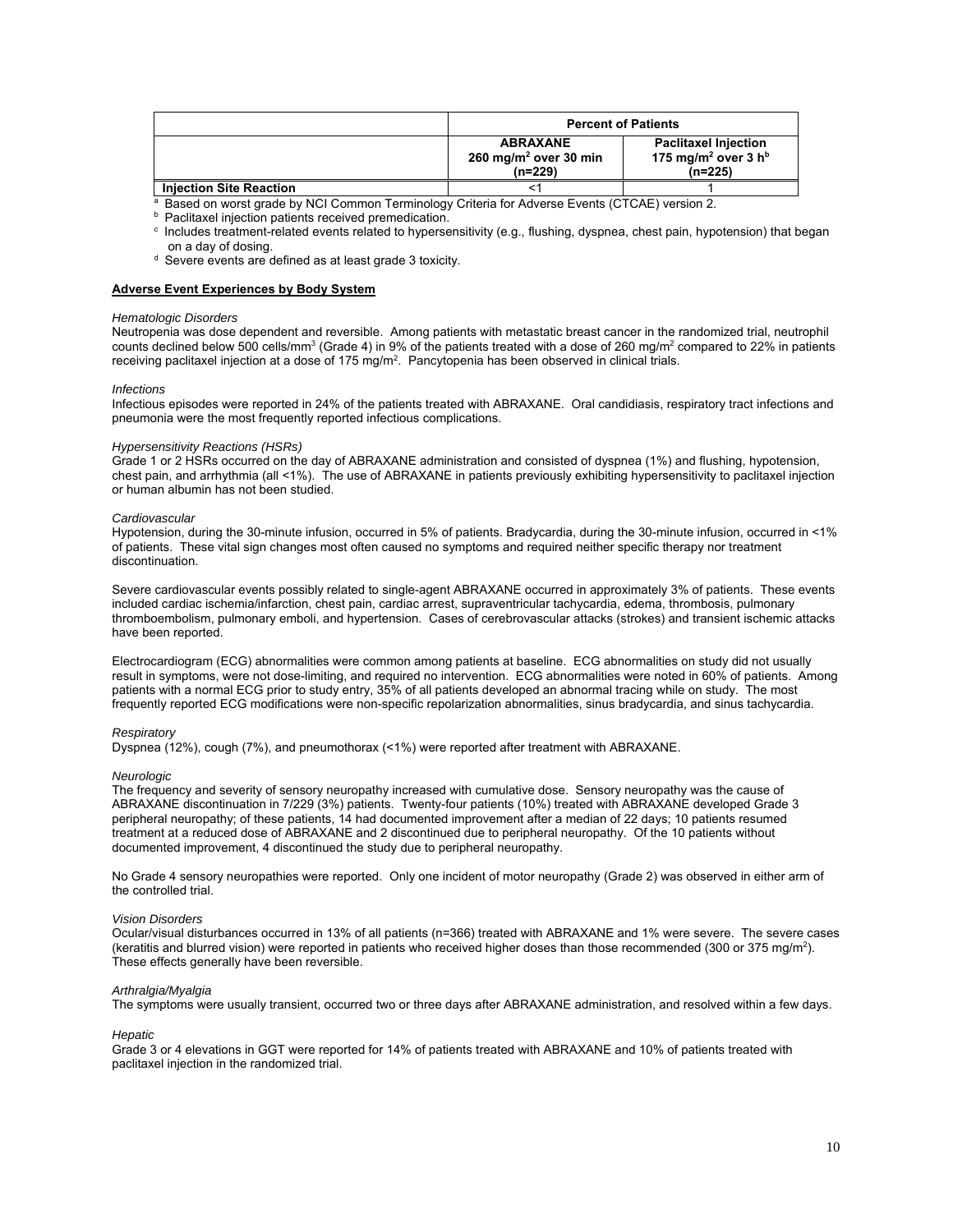# *Renal*

Overall 11% of patients experienced creatinine elevation, 1% severe. No discontinuations, dose reductions, or dose delays were caused by renal toxicities.

# *Other Clinical Events*

Nail changes (changes in pigmentation or discoloration of nail bed) have been reported. Edema occurred in 10% of patients; no patients had severe edema. Dehydration and pyrexia were also reported.

# **6.2 Clinical Trials Experience in Non-Small Cell Lung Cancer**

Adverse reactions were assessed in 514 ABRAXANE/carboplatin-treated patients and 524 paclitaxel injection/carboplatin-treated patients receiving first-line systemic treatment for locally advanced (stage IIIB) or metastatic (IV) non-small cell lung cancer (NSCLC) in a multicenter, randomized, open-label trial. ABRAXANE was administered as an intravenous infusion over 30 minutes at a dose of 100 mg/m<sup>2</sup> on Days 1, 8, and 15 of each 21-day cycle. Paclitaxel injection was administered as an intravenous infusion over 3 hours at a dose of 200 mg/m<sup>2</sup>, following premedication. In both treatment arms carboplatin at a dose of AUC = 6 mg•min/mL was administered intravenously on Day 1 of each 21-day cycle after completion of ABRAXANE/paclitaxel infusion. The differences in paclitaxel dose and schedule between the two arms limit direct comparison of dose- and schedule-dependent adverse reactions. Among patients evaluable for adverse reactions, the median age was 60 years, 75% were men, 81% were White, 49% had adenocarcinoma, 43% had squamous cell lung cancer, 76% were ECOG PS 1. Patients in both treatment arms received a median of 6 cycles of treatment.

The following common (≥ 10% incidence) adverse reactions were observed at a similar incidence in ABRAXANE plus carboplatintreated and paclitaxel injection plus carboplatin-treated patients: alopecia 56%, nausea 27%, fatigue 25%, decreased appetite 17%, asthenia 16%, constipation 16%, diarrhea 15%, vomiting 12%, dyspnea 12%, and rash 10% (incidence rates are for the ABRAXANE plus carboplatin treatment group).

Table 7 provides the frequency and severity of laboratory-detected abnormalities which occurred with a difference of ≥ 5% for all grades (1-4) or ≥ 2% for Grade 3-4 toxicity between ABRAXANE plus carboplatin-treated patients or paclitaxel injection plus carboplatin-treated patients.

# **Table 7: Selected Hematologic Laboratory-Detected Abnormalities with a Difference of ≥ 5% for grades (1-4) or ≥ 2% for Grade 3-4 Toxicity Between Treatment Groups**

|                                 |                | ABRAXANE (100 mg/m <sup>2</sup> weekly)<br>plus carboplatin | Paclitaxel Injection (200 mg/m <sup>2</sup> every 3 weeks)<br>plus carboplatin |               |  |
|---------------------------------|----------------|-------------------------------------------------------------|--------------------------------------------------------------------------------|---------------|--|
|                                 | Grades 1-4 (%) | Grade 3-4 (%)<br>Grades 1-4 (%)                             |                                                                                | Grade 3-4 (%) |  |
| Anemia <sup>1,2</sup>           | 98             | 28                                                          | 91                                                                             |               |  |
| Neutropenia <sup>1,3</sup>      | 85             | 47                                                          | 83                                                                             | 58            |  |
| Thrombocytopenia <sup>1,3</sup> | 68             | 18                                                          | 55                                                                             |               |  |

 $\frac{1}{1}$  508 patients assessed in ABRAXANE/carboplatin-treated group.<br>
2 514 patients assessed in paclitaxel injection/carboplatin-treated group.<br>
3 513 patients assessed in paclitaxel injection/carboplatin-treated group

Table 8 provides the frequency and severity of adverse reactions, which occurred with a difference of ≥ 5% for all grades (1-4) or ≥ 2% for Grade 3-4 between either treatment group for the 514 ABRAXANE plus carboplatin-treated patients compared with the 524 patients who received paclitaxel injection plus carboplatin.

#### **Table 8: Selected Adverse Reactions with a Difference of ≥5% for All Grade Toxicity or ≥2% for Grade 3-4 Toxicity Between Treatment Groups**

|                                                            |                                        |                              | ABRAXANE (100 mg/m <sup>2</sup> weekly)<br>+ carboplatin<br>$(N=514)$ | Paclitaxel Injection (200 mg/m <sup>2</sup><br>every 3 weeks) + carboplatin<br>$(N=524)$ |                                        |
|------------------------------------------------------------|----------------------------------------|------------------------------|-----------------------------------------------------------------------|------------------------------------------------------------------------------------------|----------------------------------------|
| <b>System Organ</b><br><b>Class</b>                        | MedDRA v 12.1<br><b>Preferred Term</b> | Grade 1-4<br>Toxicity<br>(%) | Grade 3-4<br><b>Toxicity</b><br>(%)                                   | Grades 1-4<br><b>Toxicity</b><br>(%)                                                     | Grade 3-4<br><b>Toxicity</b><br>$(\%)$ |
| Nervous system<br>disorders                                | Peripheral neuropathy <sup>a</sup>     | 48                           | 3                                                                     | 64                                                                                       | 12                                     |
| General disorders<br>and administration<br>site conditions | Edema peripheral                       | 10                           | 0                                                                     | 4                                                                                        | <1                                     |
| Respiratory<br>thoracic and<br>mediastinal<br>disorders    | Epistaxis                              |                              | $\Omega$                                                              | 2                                                                                        | $\Omega$                               |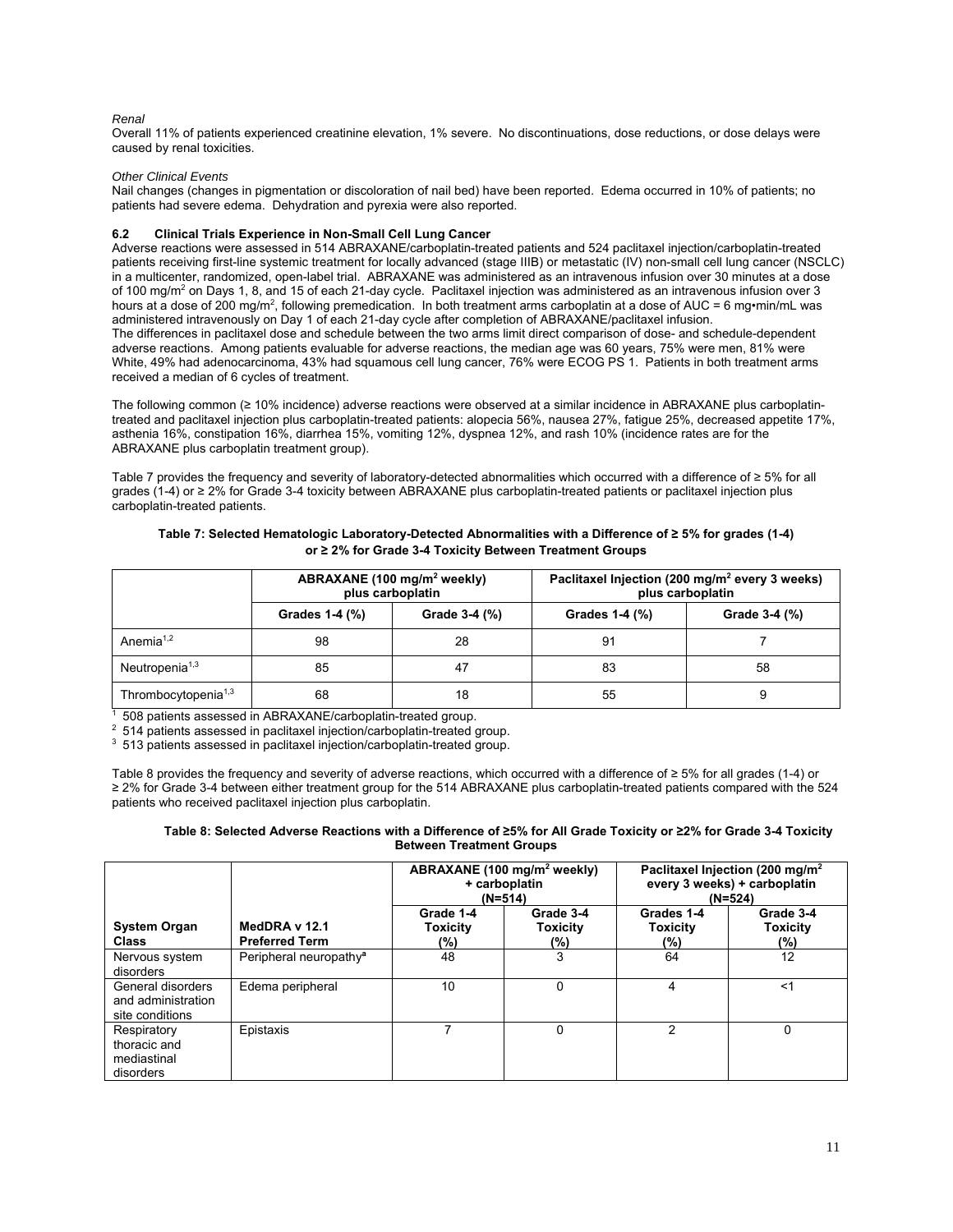|                                                       |                                        | + carboplatin<br>$(N=514)$          | ABRAXANE (100 mg/m <sup>2</sup> weekly) | Paclitaxel Injection (200 mg/m <sup>2</sup><br>every 3 weeks) + carboplatin<br>$(N=524)$ |                                     |
|-------------------------------------------------------|----------------------------------------|-------------------------------------|-----------------------------------------|------------------------------------------------------------------------------------------|-------------------------------------|
| <b>System Organ</b><br>Class                          | MedDRA v 12.1<br><b>Preferred Term</b> | Grade 1-4<br><b>Toxicity</b><br>(%) | Grade 3-4<br><b>Toxicity</b><br>(%)     | Grades 1-4<br><b>Toxicity</b><br>(%)                                                     | Grade 3-4<br><b>Toxicity</b><br>(%) |
| Musculoskeletal<br>and connective<br>tissue disorders | Arthralgia                             | 13                                  | <1                                      | 25                                                                                       |                                     |
|                                                       | Myalgia                                | 10                                  | <1                                      | 19                                                                                       |                                     |

<sup>a</sup> Peripheral neuropathy is defined by the MedDRA Version 14.0 SMQ neuropathy (broad scope).

For the ABRAXANE plus carboplatin treated group, 17/514 (3%) patients developed Grade 3 peripheral neuropathy and no patients developed Grade 4 peripheral neuropathy. Grade 3 neuropathy improved to Grade 1 or resolved in 10/17 patients (59%) following interruption or discontinuation of ABRAXANE.

# **6.3 Clinical Trials Experience in Adenocarcinoma of the Pancreas**

Adverse reactions were assessed in 421 patients who received ABRAXANE plus gemcitabine and 402 patients who received gemcitabine for the first-line systemic treatment of metastatic adenocarcinoma of the pancreas in a multicenter, multinational, randomized, controlled, open-label trial. Patients received a median treatment duration of 3.9 months in the ABRAXANE/gemcitabine group and 2.8 months in the gemcitabine group. For the treated population, the median relative dose intensity for gemcitabine was 75% in the ABRAXANE/gemcitabine group and 85% in the gemcitabine group. The median relative dose intensity of ABRAXANE was 81%.

Table 9 provides the frequency and severity of laboratory-detected abnormalities which occurred at a higher incidence for Grades 1- 4 (≥ 5%) or for Grade 3-4 (≥ 2%) toxicity in ABRAXANE plus gemcitabine-treated patients.

# **Table 9: Selected Hematologic Laboratory-Detected Abnormalities with a Higher Incidence (≥ 5% for Grades 1-4 or ≥ 2% for Grades 3-4 Events) in the ABRAXANE/Gemcitabine Arm**

|                     | ABRAXANE (125 mg/m <sup>2</sup> )/<br>Gemcitabined |                  | Gemcitabine       |                  |  |
|---------------------|----------------------------------------------------|------------------|-------------------|------------------|--|
|                     | Grades 1-4<br>(%)                                  | Grade 3-4<br>(%) | Grades 1-4<br>(%) | Grade 3-4<br>(%) |  |
| Neutropeniaa,b      | 73                                                 | 38               | 58                | 27               |  |
| Thrombocytopeniab,c | 74                                                 | 13               | 70                | 9                |  |

a 405 patients assessed in ABRAXANE/gemcitabine-treated group.<br>
b 388 patients assessed in gemcitabine-treated group.<br>
c 404 patients assessed in ABRAXANE/gemcitabine-treated group.<br>
d Neutrophil growth factors were admin

Table 10 provides the frequency and severity of adverse reactions which occurred with a difference of ≥ 5% for all grades or ≥ 2% for Grade 3 or higher in the ABRAXANE plus gemcitabine-treated group compared to the gemcitabine group.

| Table 10: Selected Adverse Reactions with a Higher Incidence (≥5% for All Grade Toxicity or ≥2% for Grade 3 or |
|----------------------------------------------------------------------------------------------------------------|
| Higher Toxicity) in the ABRAXANE/Gemcitabine Arm                                                               |

|                                |                         | ABRAXANE (125 mg/m <sup>2</sup> ) and<br>gemcitabine (N=421) |                      | Gemcitabine (N=402) |                      |
|--------------------------------|-------------------------|--------------------------------------------------------------|----------------------|---------------------|----------------------|
| <b>System Organ Class</b>      | <b>Adverse Reaction</b> | <b>All Grades</b>                                            | Grade 3 or<br>Higher | All Grades          | Grade 3 or<br>Higher |
| General disorders and          | Fatigue                 | 248 (59%)                                                    | 77 (18%)             | 183 (46%)           | 37(9%)               |
| administration site conditions | Peripheral edema        | 194 (46%)                                                    | 13(3%)               | 122 (30%)           | 12(3%)               |
|                                | Pyrexia                 | 171 (41%)                                                    | 12(3%)               | 114 (28%)           | 4(1%)                |
|                                | Asthenia                | 79 (19%)                                                     | 29 (7%)              | 54 (13%)            | 17 (4%)              |
|                                | <b>Mucositis</b>        | 42 (10%)                                                     | 6(1%)                | 16 (4%)             | $1(1\%)$             |
| Gastrointestinal disorders     | Nausea                  | 228 (54%)                                                    | 27(6%)               | 192 (48%)           | 14 (3%)              |
|                                | Diarrhea                | 184 (44%)                                                    | 26 (6%)              | 95 (24%)            | 6(1%)                |
|                                | Vomiting                | 151 (36%)                                                    | 25(6%)               | 113 (28%)           | 15 (4%)              |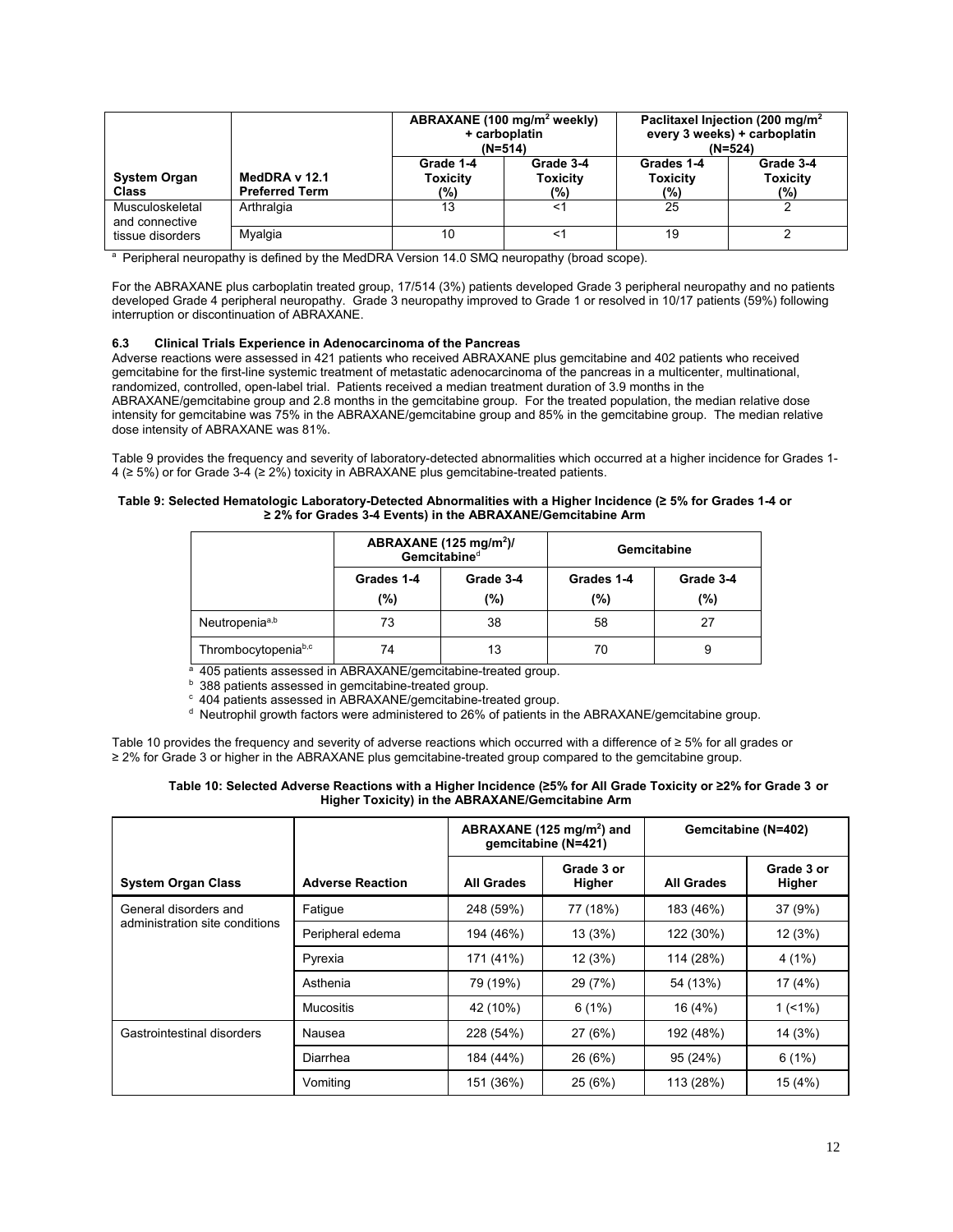|                             |                                       | ABRAXANE (125 mg/m <sup>2</sup> ) and<br>gemcitabine (N=421) |                      | Gemcitabine (N=402) |                      |
|-----------------------------|---------------------------------------|--------------------------------------------------------------|----------------------|---------------------|----------------------|
| <b>System Organ Class</b>   | <b>Adverse Reaction</b>               | <b>All Grades</b>                                            | Grade 3 or<br>Higher | <b>All Grades</b>   | Grade 3 or<br>Higher |
| Skin and subcutaneous       | Alopecia                              | 212 (50%)                                                    | 6(1%)                | 21(5%)              | 0                    |
| tissue disorders            | Rash                                  | 128 (30%)                                                    | 8(2%)                | 45 (11%)            | 2(1%)                |
| Nervous system disorders    | Peripheral neuropathy <sup>a</sup>    | 227 (54%)                                                    | 70 (17%)             | 51 (13%)            | 3(1%)                |
|                             | Dysgeusia                             | 68 (16%)                                                     | $\mathbf{0}$         | 33 (8%)             | $\mathbf{0}$         |
|                             | Headache                              | 60 (14%)                                                     | $1(1\%)$             | 38 (9%)             | $1(1\%)$             |
| Metabolism and nutrition    | Decreased appetite                    | 152 (36%)                                                    | 23 (5%)              | 104 (26%)           | 8(2%)                |
| disorders                   | Dehydration                           | 87 (21%)                                                     | 31(7%)               | 45 (11%)            | $10(2\%)$            |
|                             | Hypokalemia                           | 52 (12%)                                                     | 18 (4%)              | 28 (7%)             | 6(1%)                |
| Respiratory, thoracic and   | Cough                                 | 72 (17%)                                                     | $\mathbf{0}$         | 30 (7%)             | $\mathbf{0}$         |
| mediastinal disorders       | Epistaxis                             | 64 (15%)                                                     | $1(1\%)$             | 14 (3%)             | $1(1\%)$             |
| Infections and infestations | Urinary tract infections <sup>b</sup> | 47 (11%)                                                     | $10(2\%)$            | 20 (5%)             | $1(1\%)$             |
| Musculoskeletal and         | Pain in extremity                     | 48 (11%)                                                     | 3(1%)                | 24 (6%)             | 3(1%)                |
| connective tissue disorders | Arthralgia                            | 47 (11%)                                                     | 3(1%)                | 13 (3%)             | $1(1\%)$             |
|                             | Myalgia                               | 44 (10%)                                                     | 4(1%)                | 15 (4%)             | 0                    |
| Psychiatric disorders       | Depression                            | 51 (12%)                                                     | $1(1\%)$             | 24 (6%)             | 0                    |

<sup>a</sup> Peripheral neuropathy is defined by the MedDRA Version 15.0 Standard MedDRA Query neuropathy (broad scope).<br><sup>b</sup> Urinary tract infections includes the preferred terms of: urinary tract infection, cystitis, urosepsis, ur and urinary tract infection enterococcal.

Additional clinically relevant adverse reactions that were reported in < 10% of the patients with adenocarcinoma of the pancreas who received ABRAXANE/gemcitabine included:

Infections & infestations: oral candidiasis, pneumonia Vascular disorders: hypertension

Cardiac disorders: tachycardia, congestive cardiac failure

Eye disorders: cystoid macular edema

#### *Peripheral Neuropathy*

Grade 3 peripheral neuropathy occurred in 17% of patients who received ABRAXANE/gemcitabine compared to 1% of patients who received gemcitabine only; no patients developed grade 4 peripheral neuropathy. The median time to first occurrence of Grade 3 peripheral neuropathy in the ABRAXANE arm was 140 days. Upon suspension of ABRAXANE dosing, the median time to improvement from Grade 3 peripheral neuropathy to ≤ Grade 1 was 29 days. Of ABRAXANE-treated patients with Grade 3 peripheral neuropathy, 44% resumed ABRAXANE at a reduced dose.

#### *Sepsis*

Sepsis occurred in 5% of patients who received ABRAXANE/gemcitabine compared to 2% of patients who received gemcitabine alone. Sepsis occurred both in patients with and without neutropenia. Risk factors for sepsis included biliary obstruction or presence of biliary stent.

#### *Pneumonitis*

Pneumonitis occurred in 4% of patients who received ABRAXANE/gemcitabine compared to 1% of patients who received gemcitabine alone. Two of 17 patients in the ABRAXANE arm with pneumonitis died.

# **6.4 Postmarketing Experience with ABRAXANE and other Paclitaxel Formulations**

Unless otherwise noted, the following discussion refers to the adverse reactions that have been identified during post-approval use of ABRAXANE. Because these reactions are reported voluntarily from a population of uncertain size, it is not always possible to reliably estimate their frequency or establish a causal relationship to drug exposure. In some instances, severe events observed with paclitaxel injection may be expected to occur with ABRAXANE.

### *Hypersensitivity Reactions*

Severe and sometimes fatal hypersensitivity reactions have been reported with ABRAXANE. The use of ABRAXANE in patients previously exhibiting hypersensitivity to paclitaxel injection or human albumin has not been studied. In postmarketing experience, cross-hypersensitivity between ABRAXANE and other taxanes has been reported.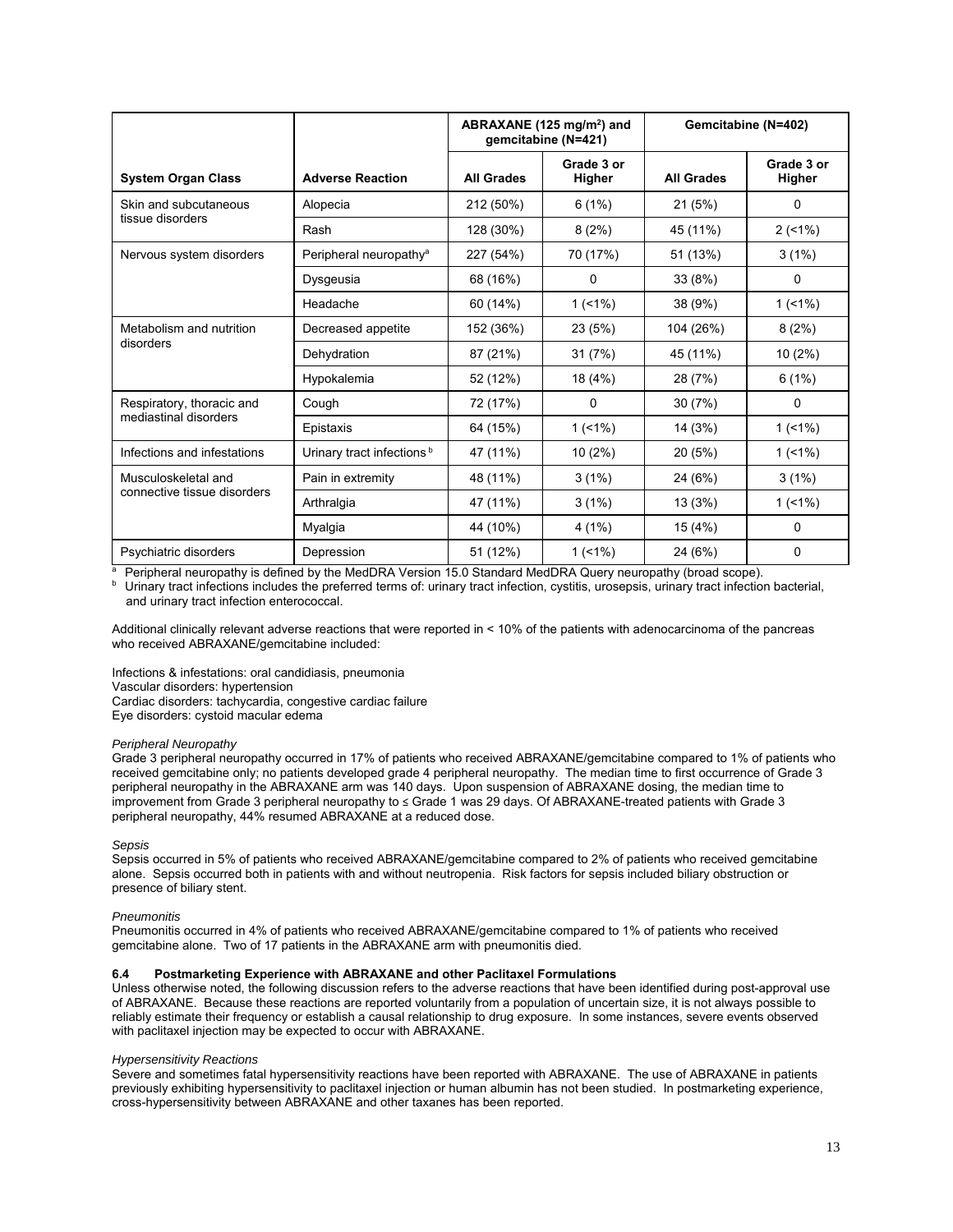#### *Cardiovascular*

There have been reports of congestive heart failure, left ventricular dysfunction, and atrioventricular block with ABRAXANE. Most of the individuals were previously exposed to cardiotoxic drugs, such as anthracyclines, or had underlying cardiac history.

#### *Respiratory*

There have been reports of pneumonitis, interstitial pneumonia and pulmonary embolism in patients receiving ABRAXANE and reports of radiation pneumonitis in patients receiving concurrent radiotherapy. Reports of lung fibrosis have been received as part of the continuing surveillance of paclitaxel injection safety and may also be observed with ABRAXANE.

#### *Neurologic*

Cranial nerve palsies and vocal cord paresis have been reported, as well as autonomic neuropathy resulting in paralytic ileus.

#### *Vision Disorders*

Reports in the literature of abnormal visual evoked potentials in patients treated with paclitaxel injection suggest persistent optic nerve damage. These may also be observed with ABRAXANE.

Reduced visual acuity due to cystoid macular edema (CME) has been reported during treatment with ABRAXANE as well as with other taxanes. After cessation of treatment, CME improves and visual acuity may return to baseline.

#### *Hepatic*

Reports of hepatic necrosis and hepatic encephalopathy leading to death have been received as part of the continuing surveillance of paclitaxel injection safety and may occur following ABRAXANE treatment.

#### *Gastrointestinal (GI)*

There have been reports of intestinal obstruction, intestinal perforation, pancreatitis, and ischemic colitis following ABRAXANE treatment. There have been reports of neutropenic enterocolitis (typhlitis), despite the coadministration of G-CSF, occurring in patients treated with paclitaxel injection alone and in combination with other chemotherapeutic agents.

#### *Injection Site Reaction*

There have been reports of extravasation of ABRAXANE. Given the possibility of extravasation, it is advisable to monitor closely the ABRAXANE infusion site for possible infiltration during drug administration.

Severe events such as phlebitis, cellulitis, induration, necrosis, and fibrosis have been reported as part of the continuing surveillance of paclitaxel injection safety. In some cases, the onset of the injection site reaction in paclitaxel injection patients either occurred during a prolonged infusion or was delayed by a week to ten days. Recurrence of skin reactions at a site of previous extravasation following administration of paclitaxel injection at a different site, i.e., "recall", has been reported.

### *Metabolic and Nutritional Disorders*

Tumor lysis syndrome has been reported with ABRAXANE.

#### *Other Clinical Events*

Skin reactions including generalized or maculopapular rash, erythema, and pruritus have been observed with ABRAXANE. There have been case reports of photosensitivity reactions, radiation recall phenomenon, and in some patients previously exposed to capecitabine, reports of palmar-plantar erythrodysesthesia. Stevens-Johnson syndrome and toxic epidermal necrolysis have been reported.

There have been reports of conjunctivitis, cellulitis, and increased lacrimation with paclitaxel injection.

### **6.5 Accidental Exposure**

No reports of accidental exposure to ABRAXANE have been received. However, upon inhalation of paclitaxel, dyspnea, chest pain, burning eyes, sore throat, and nausea have been reported. Following topical exposure, events have included tingling, burning, and redness.

# **7 DRUG INTERACTIONS**

The metabolism of paclitaxel is catalyzed by CYP2C8 and CYP3A4. Caution should be exercised when administering ABRAXANE concomitantly with medicines known to inhibit or induce either CYP2C8 or CYP3A4.

# **8 USE IN SPECIFIC POPULATIONS**

#### **8.1 Pregnancy**

#### Risk Summary

Based on its mechanism of action and findings in animals, ABRAXANE can cause fetal harm when administered to a pregnant woman *[see Clinical Pharmacology (12.1)]*. There are no available human data to inform the drug-associated risk.

In animal reproduction studies, administration of paclitaxel formulated as albumin-bound particles to pregnant rats during the period of organogenesis resulted in embryo-fetal toxicity at doses approximately 2% of the daily maximum recommended human dose on a mg/m2 basis. *[see Data]*. Advise females of reproductive potential of the potential risk to a fetus.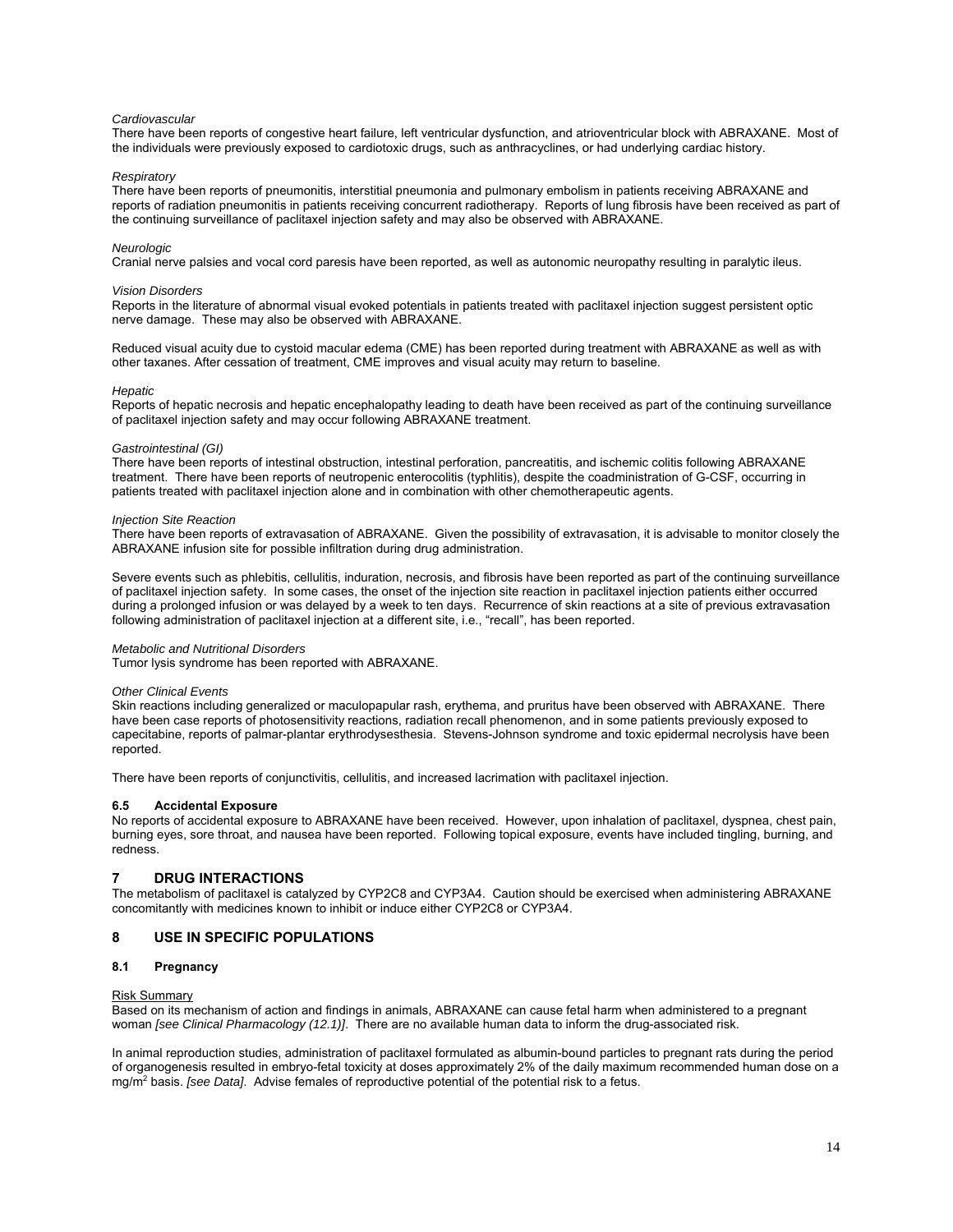The background rate of major birth defects and miscarriage is unknown for the indicated population. In the U.S. general population, the estimated background risk of major birth defects and miscarriage in clinically recognized pregnancies is 2 to 4% and 15 to 20%, respectively.

# Data

# *Animal Data*

In embryo-fetal development studies, intravenous administration of paclitaxel formulated as albumin-bound particles to rats during pregnancy, on gestation days 7 to 17 at doses of 6 mg/m<sup>2</sup> (approximately 2% of the daily maximum recommended human dose on a mg/m<sup>2</sup> basis) caused embryo-fetal toxicities, as indicated by intrauterine mortality, increased resorptions (up to 5-fold), reduced numbers of litters and live fetuses, reduction in fetal body weight and increase in fetal anomalies. Fetal anomalies included soft tissue and skeletal malformations, such as eye bulge, folded retina, microphthalmia, and dilation of brain ventricles.

### **8.2 Lactation**

#### Risk Summary

There are no data on the presence of paclitaxel in human milk, or its effect on the breastfed child or on milk production. In animal studies, paclitaxel and/or its metabolites were excreted into the milk of lactating rats *[see Data]*. Because of the potential for serious adverse reactions in a breastfed child from ABRAXANE, advise lactating women not to breastfeed during treatment with ABRAXANE and for two weeks after the last dose.

#### Data

# *Animal Data*

Following intravenous administration of radiolabeled paclitaxel to rats on days 9 to 10 postpartum, concentrations of radioactivity in milk were higher than in plasma and declined in parallel with the plasma concentrations.

# **8.3 Females and Males of Reproductive Potential**

# Pregnancy Testing

Based on animal studies, ABRAXANE can cause fetal harm when administered to a pregnant woman *[see Use in Specific Populations (8.1)].* Females of reproductive potential should have a pregnancy test prior to starting treatment with ABRAXANE.

#### Contraception

#### *Females*

ABRAXANE can cause fetal harm when administered to a pregnant woman *[see Use in Specific Populations (8.1)]*. Advise females of reproductive potential to use effective contraception and avoid becoming pregnant during treatment with ABRAXANE and for at least six months after the last dose of ABRAXANE.

#### *Males*

Based on findings in genetic toxicity and animal reproduction studies, advise males with female partners of reproductive potential to use effective contraception and avoid fathering a child during treatment with ABRAXANE and for at least three months after the last dose of ABRAXANE *[see Use in Specific Populations (8.1) and Nonclinical Toxicology (13.1)].*

#### Infertility

# *Females and Males*

Based on findings in animals, ABRAXANE may impair fertility in females and males of reproductive potential *[see Nonclinical Toxicology (13.1)]*.

# **8.4 Pediatric Use**

The safety and effectiveness of ABRAXANE in pediatric patients have not been evaluated.

# **8.5 Geriatric Use**

Of the 229 patients in the randomized study who received ABRAXANE for the treatment of metastatic breast cancer, 13% were at least 65 years of age and < 2% were 75 years or older. No toxicities occurred notably more frequently among patients who received ABRAXANE.

A subsequent pooled analysis was conducted in 981 patients receiving ABRAXANE monotherapy for metastatic breast cancer, of which 15% were 65 years of age or older and 2% were 75 years of age or older. A higher incidence of epistaxis, diarrhea, dehydration, fatigue and peripheral edema was found in patients 65 years of age or older.

Of the 514 patients in the randomized study who received ABRAXANE and carboplatin for the first-line treatment of non-small cell lung cancer, 31% were 65 years or older and 3.5% were 75 years or older. Myelosuppression, peripheral neuropathy, and arthralgia were more frequent in patients 65 years or older compared to patients younger than 65 years old. No overall difference in effectiveness, as measured by response rates, was observed between patients 65 years or older compared to patients younger than 65 years old.

Of the 431 patients in the randomized study who received ABRAXANE and gemcitabine for the first-line treatment of pancreatic adenocarcinoma, 41% were 65 years or older and 10% were 75 years or older. No overall differences in effectiveness were observed between patients who were 65 years of age or older and younger patients. Diarrhea, decreased appetite, dehydration and epistaxis were more frequent in patients 65 years or older compared with patients younger than 65 years old. Clinical studies of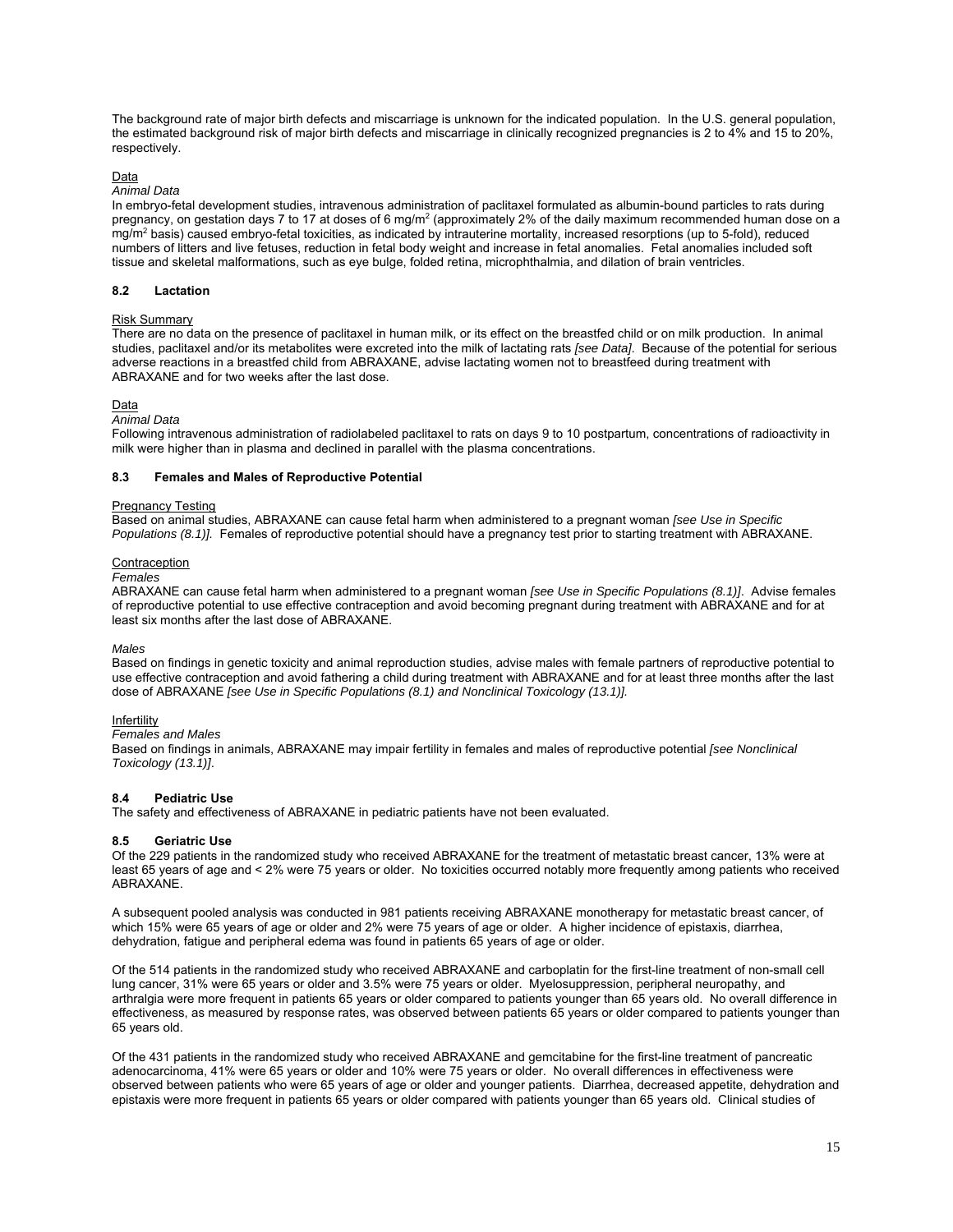ABRAXANE did not include sufficient number of patients with pancreatic cancer who were 75 years and older to determine whether they respond differently from younger patients.

# **8.6 Patients with Hepatic Impairment**

The exposure to paclitaxel may be higher in patients with hepatic impairment than in patients with normal hepatic function. Reduce ABRAXANE starting dose in patients with moderate to severe hepatic impairment. Do not administer ABRAXANE to patients with total bilirubin > 5 x ULN or AST > 10 x ULN *[see Dosage and Administration (2.4), Warnings and Precautions (5.6) and Clinical Pharmacology (12.3)]*. Do not administer to patients with metastatic adenocarcinoma of the pancreas who have moderate to severe hepatic impairment *[see Dosage and Administration (2.4)]*.

# **8.7 Patients with Renal Impairment**

Adjustment of the starting ABRAXANE dose is not required for patients with mild to moderate renal impairment (estimated creatinine clearance ≥30 to <90 mL/min) *[see Clinical Pharmacology (12.3)]*. There are insufficient data to permit dosage recommendations in patients with severe renal impairment or end stage renal disease (estimated creatinine clearance <30 mL/min).

# **10 OVERDOSAGE**

There is no known antidote for ABRAXANE overdosage. The primary anticipated complications of overdosage would consist of bone marrow suppression, sensory neurotoxicity, and mucositis.

# **11 DESCRIPTION**

ABRAXANE for Injectable Suspension (paclitaxel protein-bound particles for injectable suspension) (albumin-bound) is paclitaxel formulated as albumin-bound nanoparticles with a mean particle size of approximately 130 nanometers. Paclitaxel exists in the particles in a non-crystalline, amorphous state. ABRAXANE is supplied as a white to yellow, sterile, lyophilized powder for reconstitution with 20 mL of 0.9% Sodium Chloride Injection, USP prior to intravenous infusion. Each single-use vial contains 100 mg of paclitaxel (bound to human albumin) and approximately 900 mg of human albumin (containing sodium caprylate and sodium acetyltryptophanate). Each milliliter (mL) of reconstituted suspension contains 5 mg paclitaxel formulated as albumin-bound particles. ABRAXANE is free of solvents.

The active agent in ABRAXANE is paclitaxel, a microtubule inhibitor. The chemical name for paclitaxel is 5β,20-Epoxy-1,2α,4,7β,10β,13α-hexahydroxytax-11-en-9-one 4,10-diacetate 2-benzoate 13-ester with (2*R*,3*S*)-*N*-benzoyl-3-phenylisoserine.

Paclitaxel has the following structural formula:



Paclitaxel is a white to off-white crystalline powder with the empirical formula  $C_{47}H_{51}NO_{14}$  and a molecular weight of 853.91. It is highly lipophilic, insoluble in water, and melts at approximately 216°C to 217°C.

# **12 CLINICAL PHARMACOLOGY**

# **12.1 Mechanism of Action**

ABRAXANE is a microtubule inhibitor that promotes the assembly of microtubules from tubulin dimers and stabilizes microtubules by preventing depolymerization. This stability results in the inhibition of the normal dynamic reorganization of the microtubule network that is essential for vital interphase and mitotic cellular functions. Paclitaxel induces abnormal arrays or "bundles" of microtubules throughout the cell cycle and multiple asters of microtubules during mitosis.

# **12.3 Pharmacokinetics**

#### *Absorption*

The pharmacokinetics of total paclitaxel following 30 and 180-minute infusions of ABRAXANE at dose levels of 80 to 375 mg/m<sup>2</sup> were determined in clinical studies. Dose levels of mg/m<sup>2</sup> refer to mg of paclitaxel in ABRAXANE. Following intravenous administration of ABRAXANE, paclitaxel plasma concentrations declined in a biphasic manner, the initial rapid decline representing distribution to the peripheral compartment and the slower second phase representing drug elimination.

The drug exposure (AUCs) was dose proportional over 80 to 300 mg/m<sup>2</sup> and the pharmacokinetics of paclitaxel for ABRAXANE were independent of the duration of intravenous administration.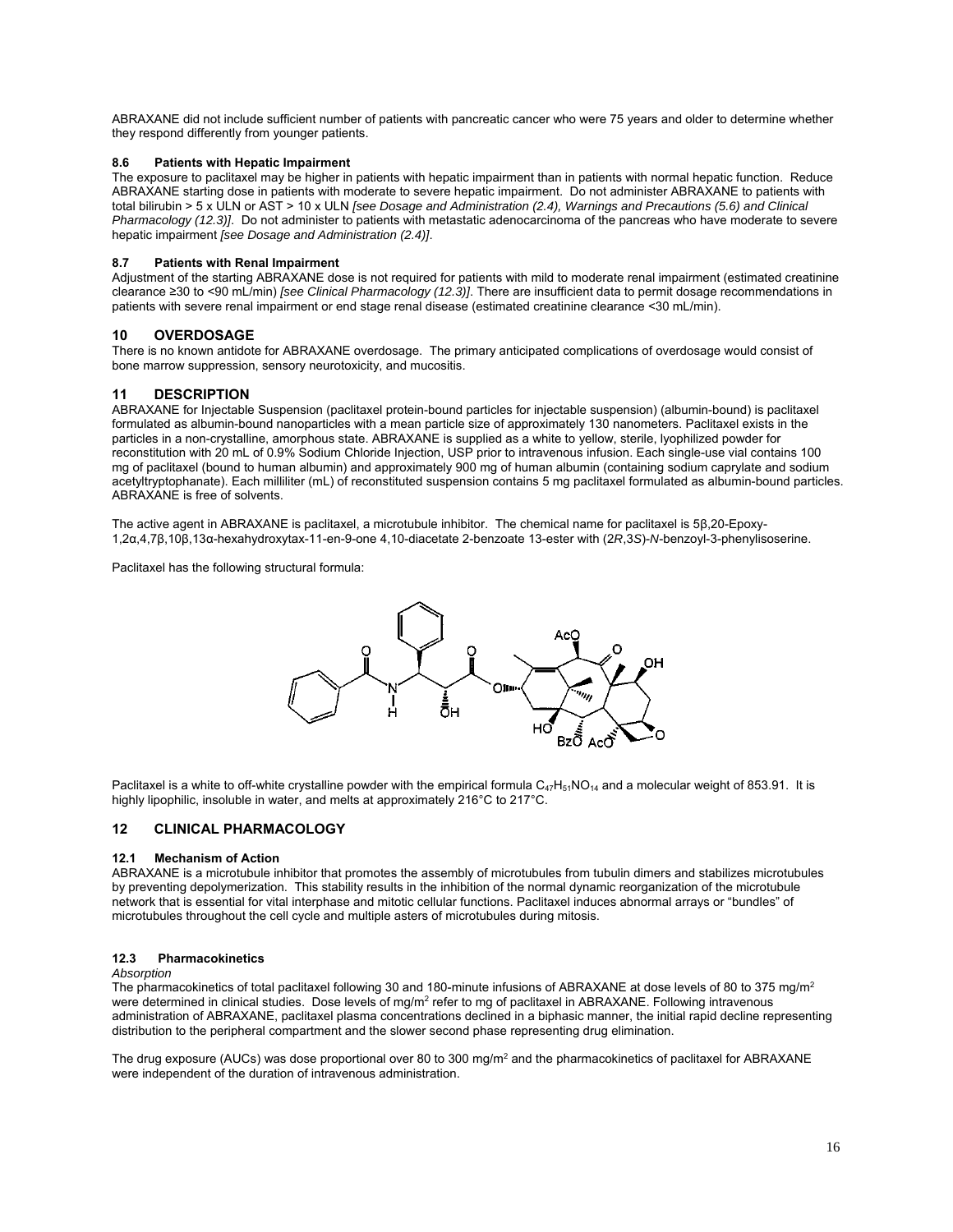The pharmacokinetic data of 260 mg/m<sup>2</sup> ABRAXANE administered over a 30-minute infusion was compared to the pharmacokinetics of 175 mg/m<sup>2</sup> paclitaxel injection over a 3-hour infusion. Clearance was larger (43%) and the volume of distribution was higher (53%) for ABRAXANE than for paclitaxel injection. There were no differences in terminal half-lives.

#### *Distribution*

Following ABRAXANE administration to patients with solid tumors, paclitaxel is evenly distributed into blood cells and plasma and is highly bound to plasma proteins (94%). In a within-patient comparison study, the fraction of unbound paclitaxel in plasma was significantly higher with ABRAXANE (6.2%) than with solvent-based paclitaxel (2.3%). This contributes to significantly higher exposure to unbound paclitaxel with ABRAXANE compared with solvent-based paclitaxel, when the total exposure is comparable. *In vitro* studies of binding to human serum proteins, using paclitaxel concentrations ranging from 0.1 to 50 µg/mL, indicated that the presence of cimetidine, ranitidine, dexamethasone, or diphenhydramine did not affect protein binding of paclitaxel. The total volume of distribution is approximately 1741 L; the large volume of distribution indicates extensive extravascular distribution and/or tissue binding of paclitaxel.

#### *Metabolism*

*In vitro* studies with human liver microsomes and tissue slices showed that paclitaxel was metabolized primarily to 6αhydroxypaclitaxel by CYP2C8; and to two minor metabolites, 3'-*p*-hydroxypaclitaxel and 6α, 3'-*p*-dihydroxypaclitaxel, by CYP3A4. *In vitro*, the metabolism of paclitaxel to 6α-hydroxypaclitaxel was inhibited by a number of agents (ketoconazole, verapamil, diazepam, quinidine, dexamethasone, cyclosporin, teniposide, etoposide, and vincristine), but the concentrations used exceeded those found *in vivo* following normal therapeutic doses. Testosterone, 17α-ethinyl estradiol, retinoic acid, and quercetin, a specific inhibitor of CYP2C8, also inhibited the formation of 6α-hydroxypaclitaxel *in vitro*. The pharmacokinetics of paclitaxel may also be altered *in vivo* as a result of interactions with compounds that are substrates, inducers, or inhibitors of CYP2C8 and/or CYP3A4 *[see Drug Interactions (7)]*.

#### *Elimination*

At the clinical dose range of 80 to 300 mg/m<sup>2</sup>, the mean total clearance of paclitaxel ranges from 13 to 30 L/h/m<sup>2</sup>, and the mean terminal half-life ranges from 13 to 27 hours.

After a 30-minute infusion of 260 mg/m<sup>2</sup> doses of ABRAXANE, the mean values for cumulative urinary recovery of unchanged drug (4%) indicated extensive non-renal clearance. Less than 1% of the total administered dose was excreted in urine as the metabolites 6α-hydroxypaclitaxel and 3'-*p*-hydroxypaclitaxel.

Fecal excretion was approximately 20% of the total dose administered.

#### *Specific Populations*

#### *Pharmacokinetics in Hepatic Impairment*

The effect of hepatic impairment on the pharmacokinetics of paclitaxel following ABRAXANE administration was studied in patients with advanced solid tumors. The results showed that mild hepatic impairment (total bilirubin >1 to ≤1.5 x ULN, AST ≤10 x ULN, n=8) had no clinically important effect on pharmacokinetics of paclitaxel. Patients with moderate (total bilirubin >1.5 to ≤ 3 x ULN, AST ≤10 x ULN, n=7) or severe (total bilirubin >3 to ≤5 x ULN, n=5) hepatic impairment had a 22% to 26% decrease in the maximum elimination rate of paclitaxel and approximately 20% increase in mean paclitaxel AUC compared with patients with normal hepatic function (total bilirubin ≤ULN, AST ≤ULN, n=130). *[see Dosage and Administration (2.4) and Use in Specific Populations (8.6)]*.

Elimination of paclitaxel shows an inverse correlation with total bilirubin and a positive correlation with serum albumin. Pharmacokinetic/pharmacodynamic modeling indicates that there is no correlation between hepatic function (as indicated by the baseline albumin or total bilirubin level) and neutropenia after adjusting for ABRAXANE exposure. Pharmacokinetic data are not available for patients with total bilirubin >5 x ULN or for patients with metastatic adenocarcinoma of the pancreas *[see Dosage and Administration (2.4) and Use in Specific Populations (8.6)]*.

#### *Pharmacokinetics in Renal Impairment*

 The effect of pre-existing mild (creatinine clearance ≥60 to <90 mL/min, n=61) or moderate (creatinine clearance ≥30 to <60 mL/min, n=23) renal impairment on the pharmacokinetics of paclitaxel following ABRAXANE administration was studied in patients with advanced solid tumors. Mild to moderate renal impairment had no clinically important effect on the maximum elimination rate and systemic exposure (AUC and C<sub>max</sub>) of paclitaxel *[see Use in Specific Populations (8.7)]*.

#### *Other Intrinsic Factors*

Population pharmacokinetic analyses for ABRAXANE show that body weight (40 to 143 kg), body surface area (1.3 to 2.4 m<sup>2</sup>), gender, race (Asian vs. White), age (24 to 85 years) and type of solid tumors do not have a clinically important effect on the maximum elimination rate and systemic exposure (AUC and  $C_{\text{max}}$ ) of paclitaxel.

#### *Pharmacokinetic Interactions between ABRAXANE and Carboplatin*

Administration of carboplatin immediately after the completion of the ABRAXANE infusion to patients with NSCLC did not cause clinically meaningful changes in paclitaxel exposure. The observed mean AUC<sub>inf</sub> of free carboplatin was approximately 23% higher than the targeted value (6 min\*mg/mL), but its mean half-life and clearance were consistent with those reported in the absence of paclitaxel.

# *Pharmacokinetic Interactions between ABRAXANE and Gemcitabine*

Pharmacokinetic interactions between ABRAXANE and gemcitabine have not been studied in humans.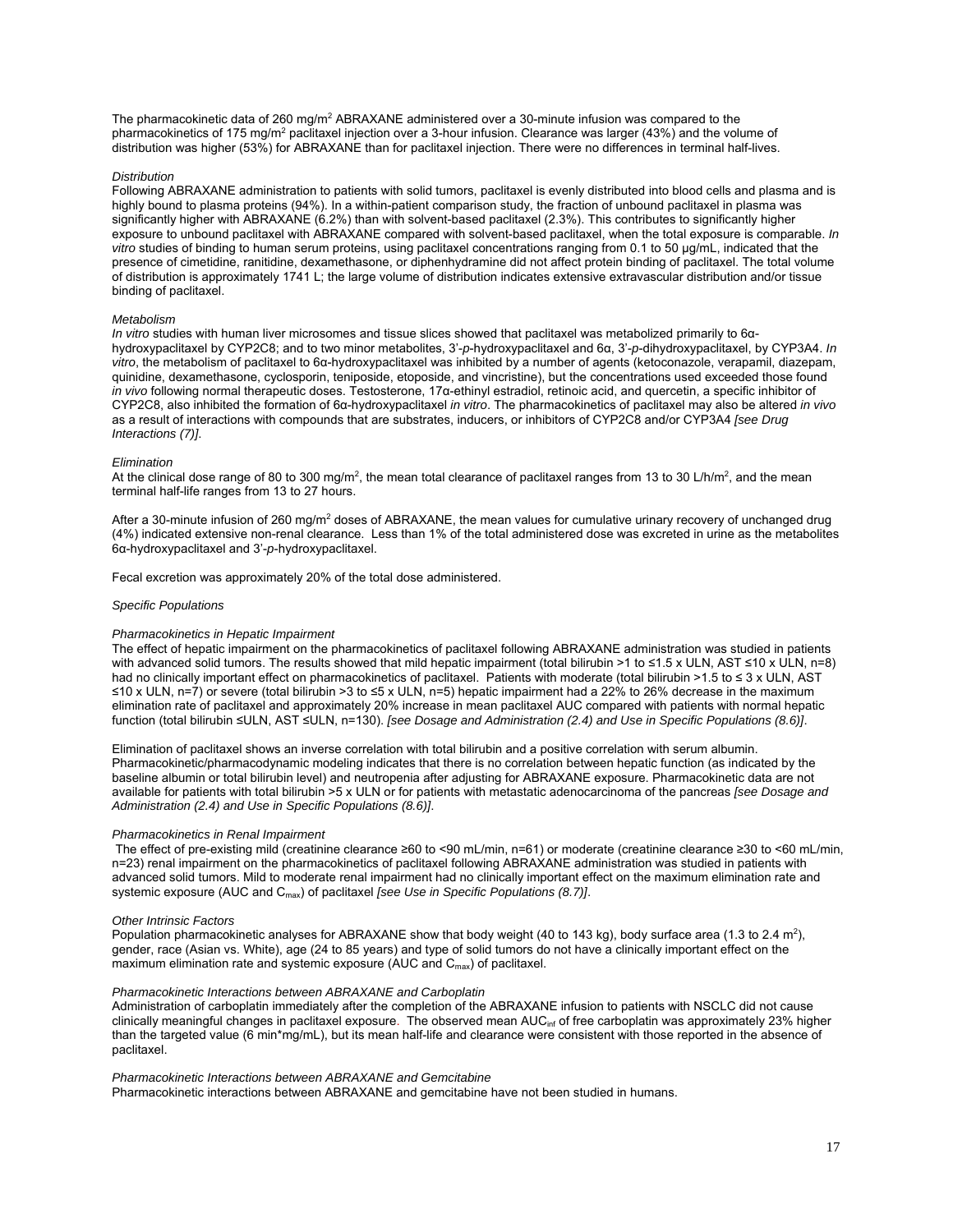# **13 NONCLINICAL TOXICOLOGY**

### **13.1 Carcinogenesis, Mutagenesis, Impairment of Fertility**

The carcinogenic potential of ABRAXANE has not been studied.

Paclitaxel was clastogenic *in vitro* (chromosome aberrations in human lymphocytes) and *in vivo* (micronucleus test in mice). Paclitaxel was not mutagenic in the Ames test or the CHO/HGPRT gene mutation assay.

Administration of paclitaxel formulated as albumin-bound particles to male rats at 42 mg/m<sup>2</sup> on a weekly basis (approximately 16% of the daily maximum recommended human exposure on a body surface area basis) for 11 weeks prior to mating with untreated female rats resulted in significantly reduced fertility accompanied by decreased pregnancy rates and increased loss of embryos in mated females. A dose of 42 mg/m<sup>2</sup> also reduced male reproductive organ weights, mating performance, and sperm production. Testicular atrophy/degeneration was observed in single-dose toxicology studies in animals administered paclitaxel formulated as albumin-bound particles at doses lower than the recommended human dose; doses were 54 mg/m<sup>2</sup> in rodents and 175 mg/m<sup>2</sup> in dogs. Similar testicular degeneration was seen in monkeys administered three weekly doses of 108 mg/m<sup>2</sup> paclitaxel formulated as albumin bound particles.

Administration of paclitaxel prior to and during mating produced impairment of fertility in male and female rats. Paclitaxel caused reduced fertility and reproductive indices, and increased embryo-fetal toxicity.

# **14 CLINICAL STUDIES**

#### **14.1 Metastatic Breast Cancer**

Data from 106 patients accrued in two single arm open label studies and from 460 patients enrolled in a randomized comparative study were available to support the use of ABRAXANE in metastatic breast cancer.

### *Single Arm Open Label Studies*

In one study, ABRAXANE was administered as a 30-minute infusion at a dose of 175 mg/m<sup>2</sup> to 43 patients with metastatic breast cancer. The second trial utilized a dose of 300 mg/m<sup>2</sup> as a 30-minute infusion in 63 patients with metastatic breast cancer. Cycles were administered at 3-week intervals. Objective responses were observed in both studies.

#### *Randomized Comparative Study*

This multicenter trial was conducted in 460 patients with metastatic breast cancer. Patients were randomized to receive ABRAXANE at a dose of 260 mg/m<sup>2</sup> given as a 30-minute infusion, or paclitaxel injection at 175 mg/m<sup>2</sup> given as a 3-hour infusion. Sixty-four percent of patients had impaired performance status (ECOG 1 or 2) at study entry; 79% had visceral metastases; and 76% had > 3 sites of metastases. Fourteen percent of the patients had not received prior chemotherapy; 27% had received chemotherapy in the adjuvant setting, 40% in the metastatic setting and 19% in both metastatic and adjuvant settings. Fifty-nine percent received study drug as second or greater than second-line therapy. Seventy-seven percent of the patients had been previously exposed to anthracyclines.

In this trial, patients in the ABRAXANE treatment arm had a statistically significantly higher reconciled target lesion response rate (the trial primary endpoint) of 21.5% (95% CI: 16.2% to 26.7%), compared to 11.1% (95% CI: 6.9% to 15.1%) for patients in the paclitaxel injection treatment arm. See Table 11. There was no statistically significant difference in overall survival between the two study arms.

|                                                                                                                             |                           | <b>ABRAXANE</b><br>260 mg/m <sup>2</sup> | <b>Paclitaxel Injection</b><br>175 mg/m <sup>2</sup> |  |
|-----------------------------------------------------------------------------------------------------------------------------|---------------------------|------------------------------------------|------------------------------------------------------|--|
| Reconciled Target Lesion Response Rate (primary endpoint) <sup>a</sup>                                                      |                           |                                          |                                                      |  |
| All randomized patients                                                                                                     | Response Rate<br>[95% CI] | 50/233 (21.5%)<br>$[16.19\% - 26.73\%]$  | 25/227 (11.1%)<br>$[6.94\% - 15.09\%]$               |  |
|                                                                                                                             | p-value <sup>b</sup>      | 0.003                                    |                                                      |  |
| Patients who had failed<br>combination chemotherapy or<br>relapsed within 6 months of<br>adjuvant chemotherapy <sup>c</sup> | Response Rate<br>[95% CI] | 20/129 (15.5%)<br>$[9.26\% - 21.75\%]$   | 12/143 (8.4%)<br>$[3.85\% - 12.94\%]$                |  |

# **Table 11: Efficacy Results from Randomized Metastatic Breast Cancer Trial**

<sup>a</sup> Reconciled Target Lesion Response Rate (TLRR) was the prospectively defined protocol specific endpoint, based on independent radiologic assessment of tumor responses reconciled with investigator responses (which also included clinical information) for the first 6 cycles of therapy. The reconciled TLRR was lower than the investigator Reported Response Rates, which are based on all cycles of therapy.<br>b. From Cochran-Mantel-Haenszel test stratified by 1<sup>st</sup> line vs.

 $b$  From Cochran-Mantel-Haenszel test stratified by 1<sup>st</sup> line vs. > 1<sup>st</sup> line therapy.

Prior therapy included an anthracycline unless clinically contraindicated.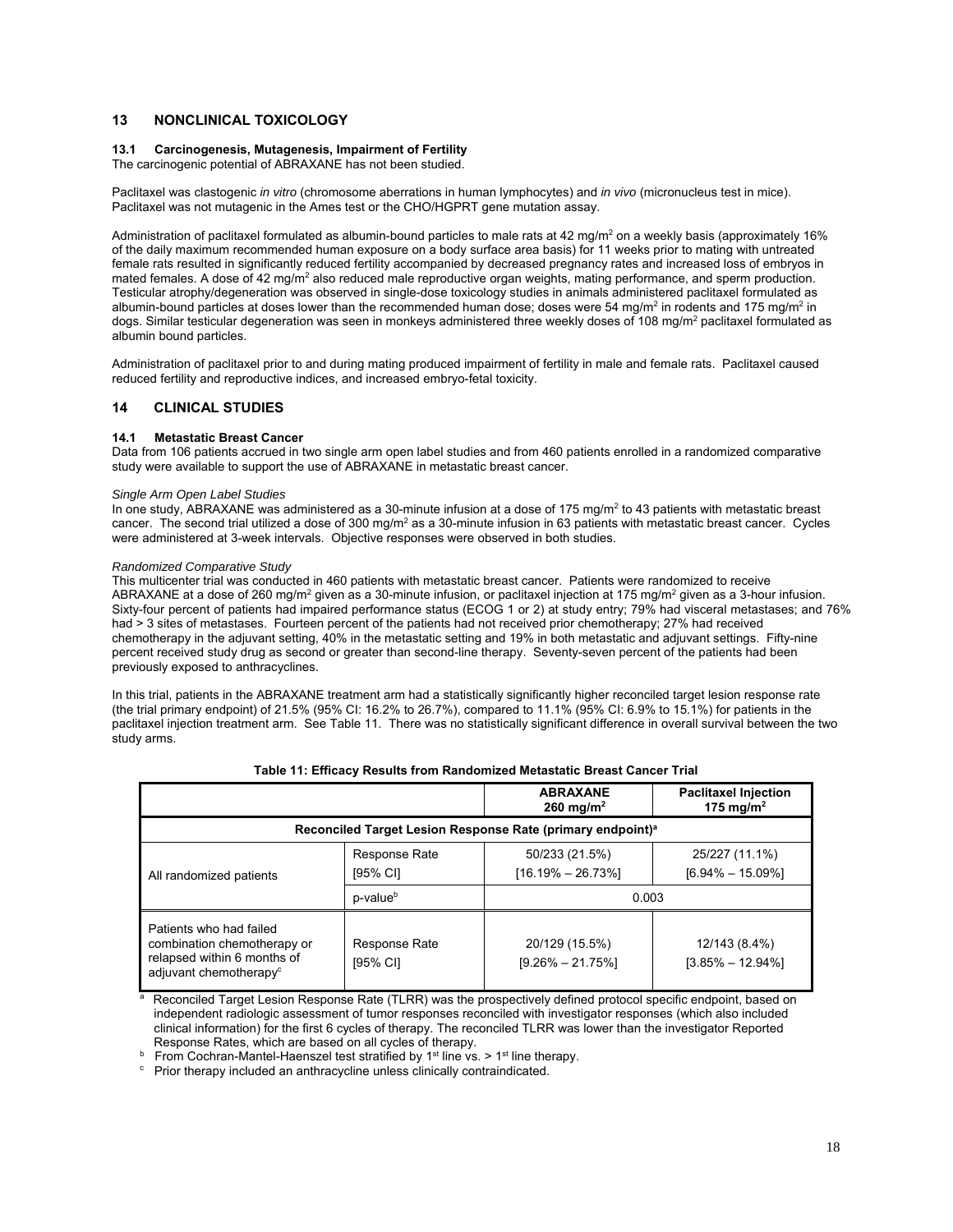# **14.2 Non-Small Cell Lung Cancer**

A multicenter, randomized, open-label study was conducted in 1052 chemonaive patients with Stage IIIb/IV non-small cell lung cancer to compare ABRAXANE in combination with carboplatin to paclitaxel injection in combination with carboplatin as first-line treatment in patients with advanced non-small cell lung cancer. ABRAXANE was administered as an intravenous infusion over 30 minutes at a dose of 100 mg/m<sup>2</sup> on Days 1, 8, and 15 of each 21-day cycle. Paclitaxel injection was administered as an intravenous infusion over 3 hours at a dose of 200 mg/m<sup>2</sup>, following premedication. In both treatment arms carboplatin at a dose of AUC = 6 mg•min/mL was administered intravenously on Day 1 of each 21-day cycle after completion of ABRAXANE/paclitaxel infusion. Treatment was administered until disease progression or development of an unacceptable toxicity. The major efficacy outcome measure was overall response rate as determined by a central independent review committee using RECIST guidelines (Version 1.0).

In the intent-to-treat (all-randomized) population, the median age was 60 years, 75% were men, 81% were White, 49% had adenocarcinoma, 43% had squamous cell lung cancer, 76% were ECOG PS 1, and 73% were current or former smokers. Patients received a median of 6 cycles of treatment in both study arms.

Patients in the ABRAXANE/carboplatin arm had a statistically significantly higher overall response rate compared to patients in the paclitaxel injection/carboplatin arm [(33% versus 25%) see Table 12]. There was no statistically significant difference in overall survival between the two study arms.

| Table 12: Efficacy Results from Randomized Non-Small Cell Lung Cancer Trial (Intent-to-Treat Population) |  |
|----------------------------------------------------------------------------------------------------------|--|
|----------------------------------------------------------------------------------------------------------|--|

|                                                       | ABRAXANE (100 mg/m <sup>2</sup><br>weekly)<br>+ carboplatin<br>$(N=521)$ | <b>Paclitaxel Injection</b><br>$(200 \text{ mg/m}^2 \text{ every } 3 \text{ weeks})$<br>+ carboplatin<br>$(N=531)$ |  |  |
|-------------------------------------------------------|--------------------------------------------------------------------------|--------------------------------------------------------------------------------------------------------------------|--|--|
| <b>Overall Response Rate (ORR)</b>                    |                                                                          |                                                                                                                    |  |  |
| Confirmed complete or partial overall response, n (%) | 170 (33%)                                                                | 132 (25%)                                                                                                          |  |  |
| 95% CI                                                | 28.6.36.7                                                                | 21.2.28.5                                                                                                          |  |  |
| P-value (Chi-Square test)                             | 0.005                                                                    |                                                                                                                    |  |  |
|                                                       |                                                                          |                                                                                                                    |  |  |
| Median DoR in months (95% CI)                         | 6.9(5.6, 8.0)                                                            | 6.0(5.6, 7.1)                                                                                                      |  |  |
|                                                       |                                                                          |                                                                                                                    |  |  |
| <b>Overall Response Rate by Histology</b>             |                                                                          |                                                                                                                    |  |  |
| Carcinoma/Adenocarcinoma                              | 66/254 (26%)                                                             | 71/264 (27%)                                                                                                       |  |  |
| Squamous Cell Carcinoma                               | 94/229 (41%)                                                             | 54/221 (24%)                                                                                                       |  |  |
| Large Cell Carcinoma                                  | 3/9(33%)                                                                 | 2/13(15%)                                                                                                          |  |  |
| Other                                                 | 7/29 (24%)                                                               | 5/33 (15%)                                                                                                         |  |  |

CI = confidence interval; DoR= Duration of response.

#### **14.3 Adenocarcinoma of the Pancreas**

A multicenter, multinational, randomized, open-label study was conducted in 861 patients comparing ABRAXANE plus gemcitabine versus gemcitabine monotherapy as first-line treatment of metastatic adenocarcinoma of the pancreas. Key eligibility criteria were Karnofsky Performance Status (KPS) ≥70, normal bilirubin level, transaminase levels ≤ 2.5 times the upper limit of normal (ULN) or ≤ 5 times the ULN for patients with liver metastasis, no prior cytotoxic chemotherapy in the adjuvant setting or for metastatic disease, no ongoing active infection requiring systemic therapy, and no history of interstitial lung disease. Patients with rapid decline in KPS (≥10%) or serum albumin (≥20%) during the 14 day screening period prior to study randomization were ineligible.

A total of 861 patients were randomized (1:1) to the ABRAXANE/gemcitabine arm (N=431) or to the gemcitabine arm (N=430).

Randomization was stratified by geographic region (Australia, Western Europe, Eastern Europe, or North America), KPS (70 to 80 versus 90 to 100), and presence of liver metastasis (yes versus no). Patients randomized to ABRAXANE/gemcitabine received ABRAXANE 125 mg/m<sup>2</sup> as an intravenous infusion over 30-40 minutes followed by gemcitabine 1000 mg/m<sup>2</sup> as an intravenous infusion over 30-40 minutes on Days 1, 8, and 15 of each 28-day cycle. Patients randomized to gemcitabine received 1000 mg/m<sup>2</sup> as an intravenous infusion over 30-40 minutes weekly for 7 weeks followed by a 1-week rest period in Cycle 1 then as 1000 mg/m<sup>2</sup> on Days 1, 8 and 15 of each subsequent 28-day cycle. Patients in both arms received treatment until disease progression or unacceptable toxicity. The major efficacy outcome measure was overall survival (OS). Additional outcome measures were progression-free survival (PFS) and overall response rate (ORR), both assessed by independent, central, blinded radiological review using RECIST (version 1.0).

In the intent to treat (all randomized) population, the median age was 63 years (range 27-88 years) with 42% ≥ 65 years of age; 58% were men; 93% were White and KPS was 90-100 in 60%. Disease characteristics included 46% of patients with 3 or more metastatic sites; 84% of patients had liver metastasis; and the location of the primary pancreatic lesion was in the head of pancreas (43%), body (31%), or tail (25%).

Results for overall survival, progression-free survival, and overall response rate are shown in Table 13.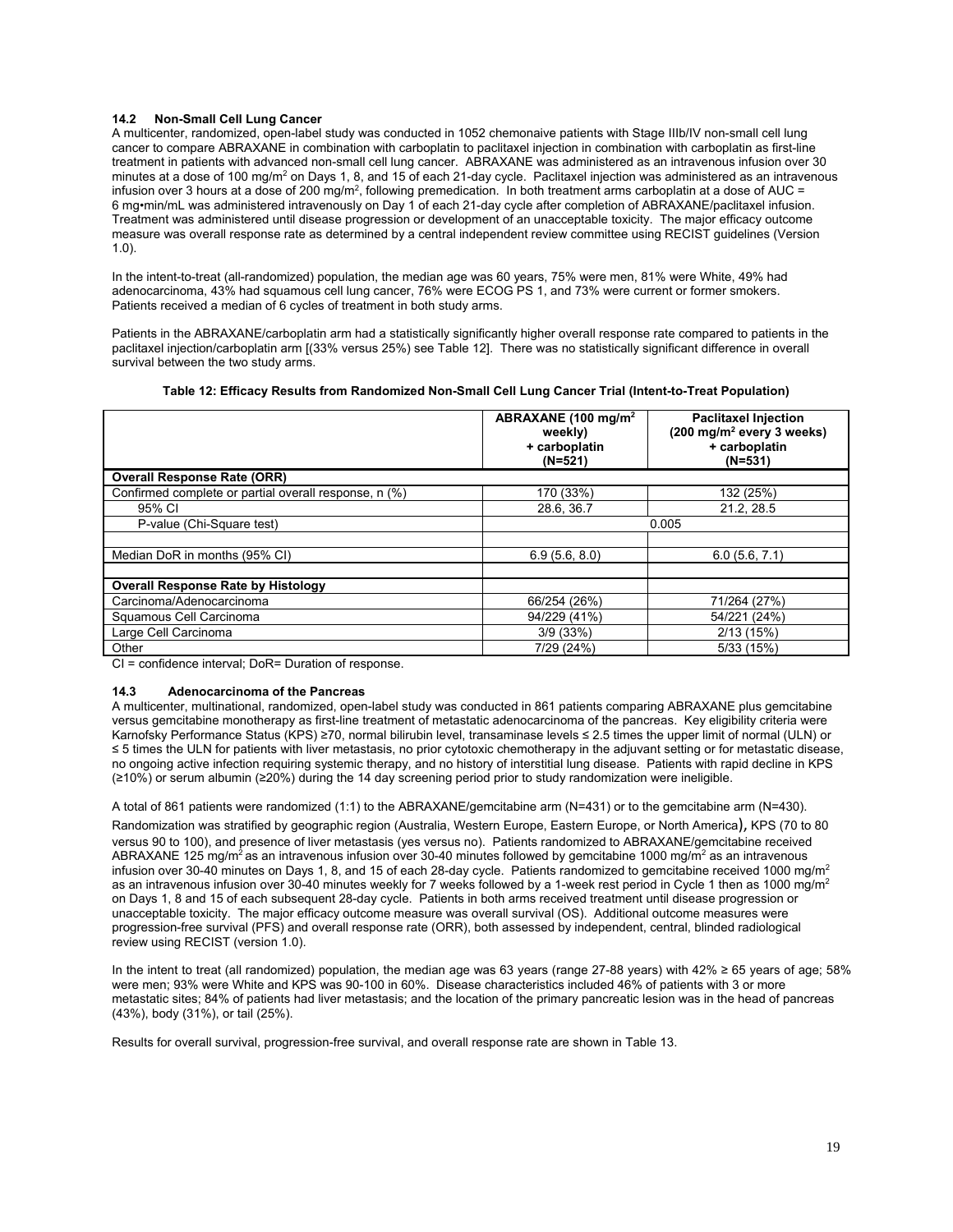#### **Table 13: Efficacy Results from Randomized Study in Patients with Adenocarcinoma of the Pancreas (ITT Population)**

|                                                       | ABRAXANE (125 mg/m <sup>2</sup> )<br>and gemcitabine<br>$(N = 431)$ | Gemcitabine<br>$(N = 430)$ |  |  |
|-------------------------------------------------------|---------------------------------------------------------------------|----------------------------|--|--|
| <b>Overall Survival</b>                               |                                                                     |                            |  |  |
| Number of deaths, n (%)                               | 333 (77)                                                            | 359 (83)                   |  |  |
| Median Overall Survival (months)                      | 8.5                                                                 | 6.7                        |  |  |
| 95% CI                                                | 7.9, 9.5                                                            | 6.0, 7.2                   |  |  |
| HR (95% CI) <sup>a</sup>                              | 0.72(0.62, 0.83)                                                    |                            |  |  |
| $P-valueb$                                            |                                                                     | < 0.0001                   |  |  |
| Progression-free Survival <sup>c</sup>                |                                                                     |                            |  |  |
| Death or progression, n (%)                           | 277(64)                                                             | 265 (62)                   |  |  |
| Median Progression-free Survival (months)             | 5.5                                                                 | 3.7                        |  |  |
| 95% CI                                                | 4.5, 5.9                                                            | 3.6, 4.0                   |  |  |
| HR (95% CI) <sup>a</sup>                              | 0.69(0.58, 0.82)                                                    |                            |  |  |
| P-value <sup>b</sup>                                  | < 0.0001                                                            |                            |  |  |
| Overall Response Rate <sup>c</sup>                    |                                                                     |                            |  |  |
| Confirmed complete or partial overall response, n (%) | 99 (23)                                                             | 31(7)                      |  |  |
| 95% CI                                                | 19.1, 27.2                                                          | 5.0, 10.1                  |  |  |
| P-value <sup>d</sup>                                  | < 0.0001                                                            |                            |  |  |

CI = confidence interval, HR = hazard ratio of ABRAXANE plus gemcitabine / gemcitabine, ITT = intent-to-treat population.<br>
a Stratified Cox proportional hazard model.<br>
b Stratified log-rank test stratified by geographic r

 $\degree$  Based on Independent Radiological Reviewer Assessment.  $\degree$  Chi-square test.

In exploratory analyses conducted in clinically relevant subgroups with a sufficient number of subjects, the treatment effects on overall survival were similar to that observed in the overall study population.





Time (months)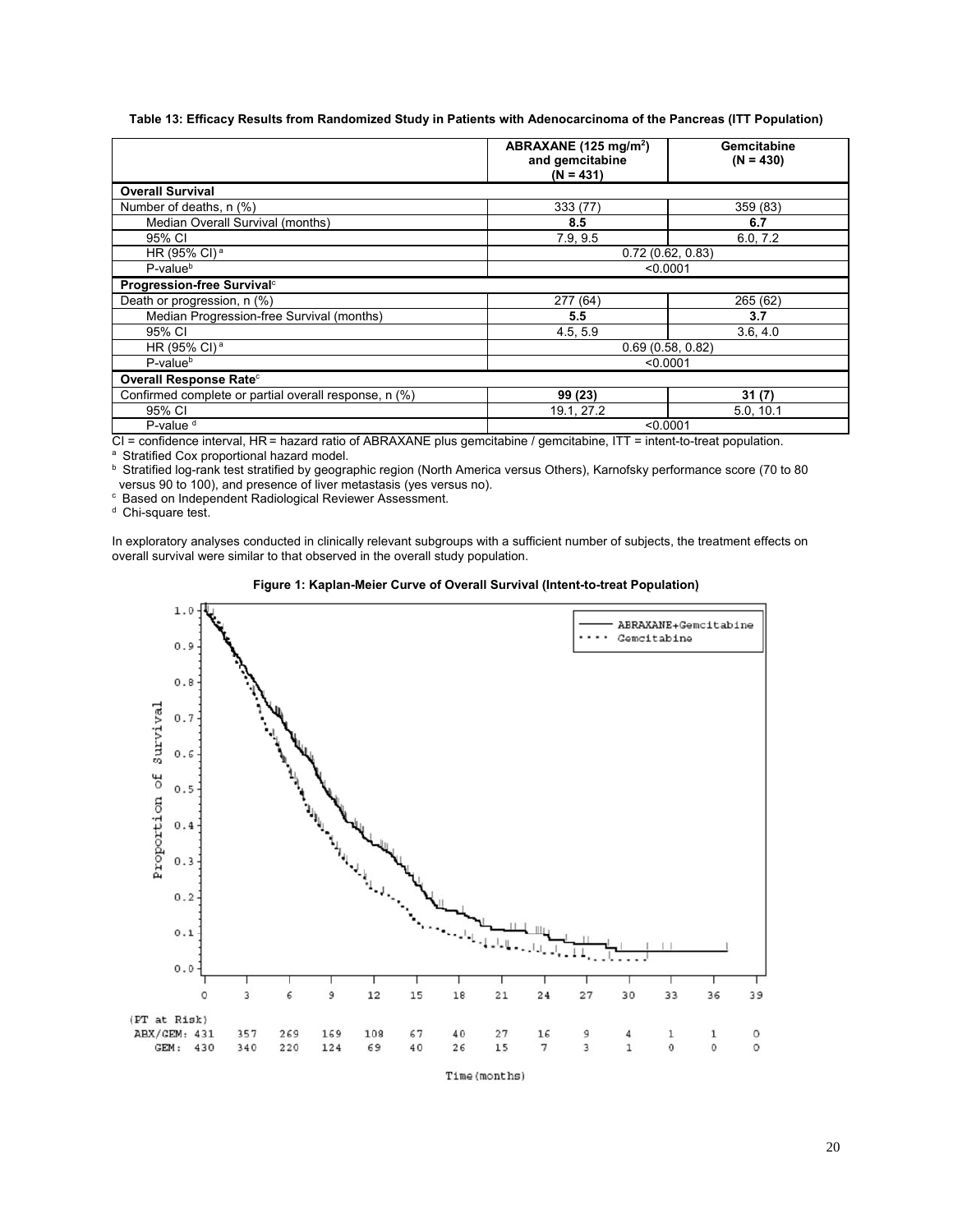# **15 REFERENCES**

1. OSHA Hazardous Drugs. OSHA http://www.osha.gov/SLTC/hazardousdrugs/index.html

# **16 HOW SUPPLIED/STORAGE AND HANDLING**

#### **16.1 How Supplied**

Product No.: 103450<br>NDC No.: 68817-134-50 100 mg of paclitaxel in a single-use vial, individually packaged in a carton.

# **16.2 Storage**

Store the vials in original cartons at 20ºC to 25ºC (68ºF to 77ºF). Retain in the original package to protect from bright light.

#### **16.3 Handling and Disposal**

Procedures for proper handling and disposal of anticancer drugs should be considered. Several guidelines on this subject have been published *[see References (15)]*. There is no general agreement that all of the procedures recommended in the guidelines are necessary or appropriate.

# **17 PATIENT COUNSELING INFORMATION**

#### *Advise the patient to read the approved patient labeling (Patient Information).*

#### *Hematologic Effects*

 Patients must be informed of the risk of low blood cell counts and severe and life-threatening infections and instructed to contact their healthcare provider immediately for fever or evidence of infection *[see Warnings and Precautions (5.1), (5.3)].*

#### *Nervous System*

Patients must be informed that sensory neuropathy occurs frequently with ABRAXANE and patients should advise their healthcare providers of numbness, tingling, pain or weakness involving the extremities *[see Warnings and Precautions (5.2)].*

#### *Pneumonitis*

 Instruct patients to contact their healthcare provider immediately for sudden onset of dry persistent cough, or shortness of breath *[see Warnings and Precautions (5.4)]*.

#### *Hypersensitivity*

Instruct patients to contact their healthcare provider for signs of an allergic reaction, which could be severe and sometimes fatal *[see Warnings and Precautions (5.5)].*

#### *Common Adverse Reactions*

- Explain to patients that alopecia, fatigue/asthenia, and myalgia/arthralgia occur frequently with ABRAXANE
- Patients should be instructed to contact their healthcare providers for persistent vomiting, diarrhea, or signs of dehydration.

#### *Embryo-Fetal Toxicity*

- ABRAXANE injection can cause fetal harm. Advise patients to avoid becoming pregnant while receiving this drug. Females of reproductive potential should use effective contraception during treatment with ABRAXANE and for at least six months after the last dose of ABRAXANE *[see Warnings and Precautions (5.8) and Use in Specific Populations (8.1, 8.3)].*
- Advise male patients with female partners of reproductive potential to use effective contraception and avoid fathering a child during treatment with ABRAXANE and for at least three months after the last dose of ABRAXANE *[see Use in Specific Populations (8.3)].*
- Advise patients not to breastfeed while taking ABRAXANE and for two weeks after receiving the last dose *[see Use in Specific Populations (8.2)]*.

Manufactured for: Celgene Corporation Summit, NJ 07901

ABRAXANE® is a registered trademark of Abraxis BioScience, LLC. ©2005-2018 Abraxis BioScience, LLC. All Rights Reserved. Abraxis BioScience, LLC is a wholly owned subsidiary of Celgene Corporation.

U.S. Patent Numbers: www.celgene.com/therapies

ABRPI.010/PPI.010 08/18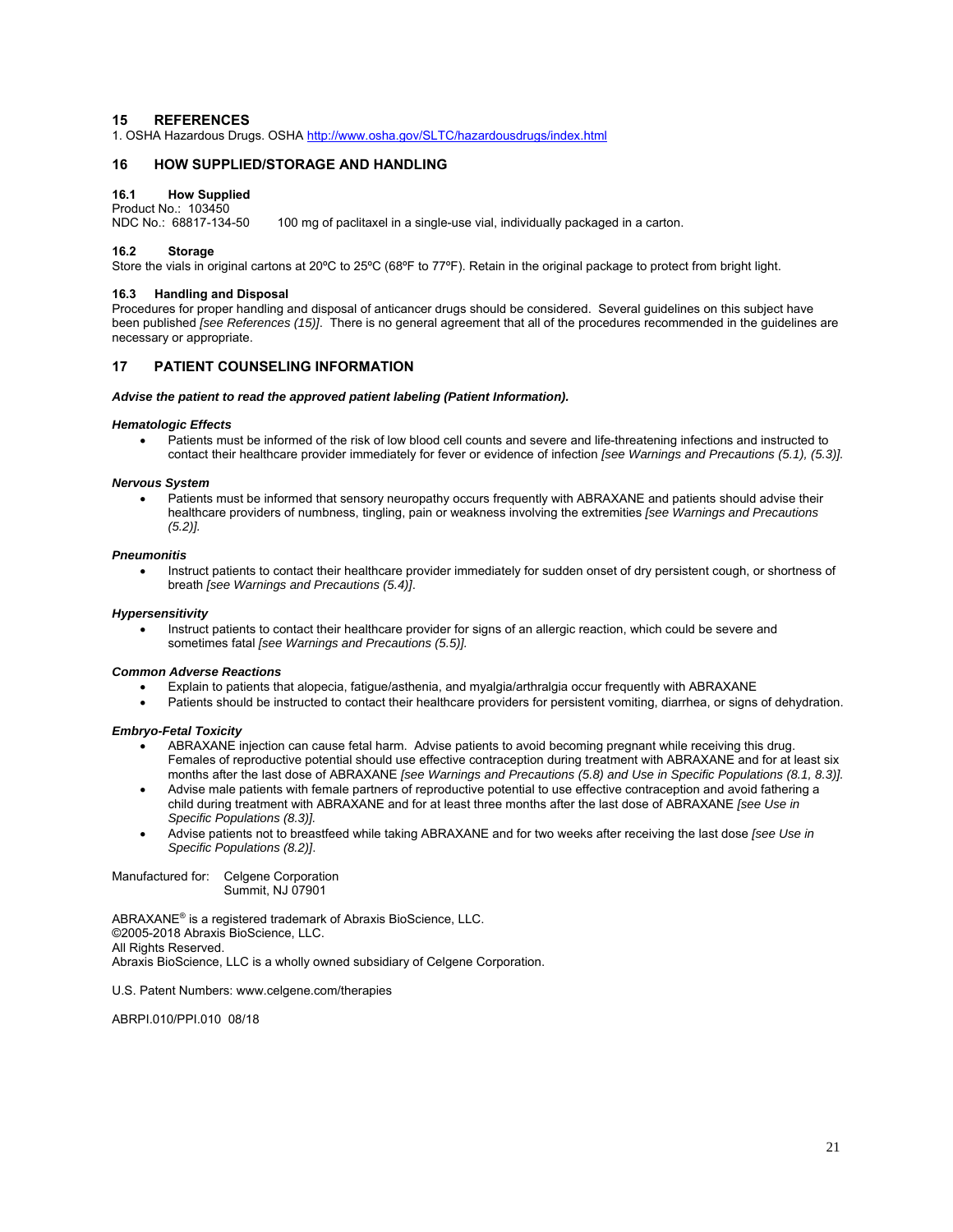# **Patient Information ABRAXANE® (ah-BRAKS-ane) (paclitaxel protein-bound particles for injectable suspension) (albumin-bound)**

# **What is ABRAXANE?**

ABRAXANE is a prescription medicine used to treat:

- advanced breast cancer in people who have already received certain other medicines for their cancer.
- advanced non-small cell lung cancer, in combination with carboplatin in people who cannot be treated with surgery or radiation.
- advanced pancreatic cancer, when used in combination with gemcitabine as the first medicine for advanced pancreatic cancer.

It is not known if ABRAXANE is safe or effective in children.

# **Do not receive ABRAXANE if:**

- your white blood cell count is below 1,500 cells/ mm3.
- you have had a severe allergic reaction to ABRAXANE.

**Before you receive ABRAXANE, tell your healthcare provider about all of your medical conditions, including if you:** 

- have liver or kidney problems.
- had a prior allergic reaction to a taxane.
- are pregnant or plan to become pregnant. ABRAXANE can harm your unborn baby.
- **Females who are able to become pregnant:** 
	- o Your healthcare provider should do a pregnancy test before you start treatment with ABRAXANE.
	- o You should not become pregnant during your treatment and for at least six months after the last dose of ABRAXANE.
	- o You should use effective birth control (contraception) during your treatment and for at least six months after the last dose of ABRAXANE. Talk to your healthcare provider about birth control methods you can use during this time.

# **Males with a female sexual partner who can become pregnant:**

- o ABRAXANE can harm the unborn baby of your partner.
- o You should not father a child during your treatment and for at least three months after the last dose of ABRAXANE.
- o You should use effective birth control (contraception) during your treatment and for at least three months after the last dose of ABRAXANE.
- are breastfeeding or plan to breastfeed. Do not breastfeed during your treatment and for two weeks after the last dose of ABRAXANE.

**Tell your healthcare provider about all the medicines you take,** including prescription and over-the-counter medicines, vitamins, and herbal supplements.

Know the medicines you take. Keep a list to show your healthcare provider and pharmacist when you get a new medicine.

# **How will I receive ABRAXANE?**

- Your healthcare provider will prescribe ABRAXANE in an amount that is right for you.
- Your healthcare provider may give you certain medicines to help prevent allergic reactions if you have had an allergic reaction to ABRAXANE in the past.
- ABRAXANE will be given to you by intravenous (IV) infusion into your vein.
- Your healthcare provider should do blood tests regularly during treatment with ABRAXANE.
- Your healthcare provider may stop your treatment, delay your treatment, or change your dose of ABRAXANE if you have certain side effects.

# **What are the possible side effects of ABRAXANE?**

# **ABRAXANE may cause serious side effects, including:**

 **decreased blood cell counts.** ABRAXANE can cause a severe decrease in neutrophils, a type of white blood cell which helps fight infections, and blood cells called platelets which help to clot blood. Your healthcare provider will check your blood cell count during your treatment with ABRAXANE.